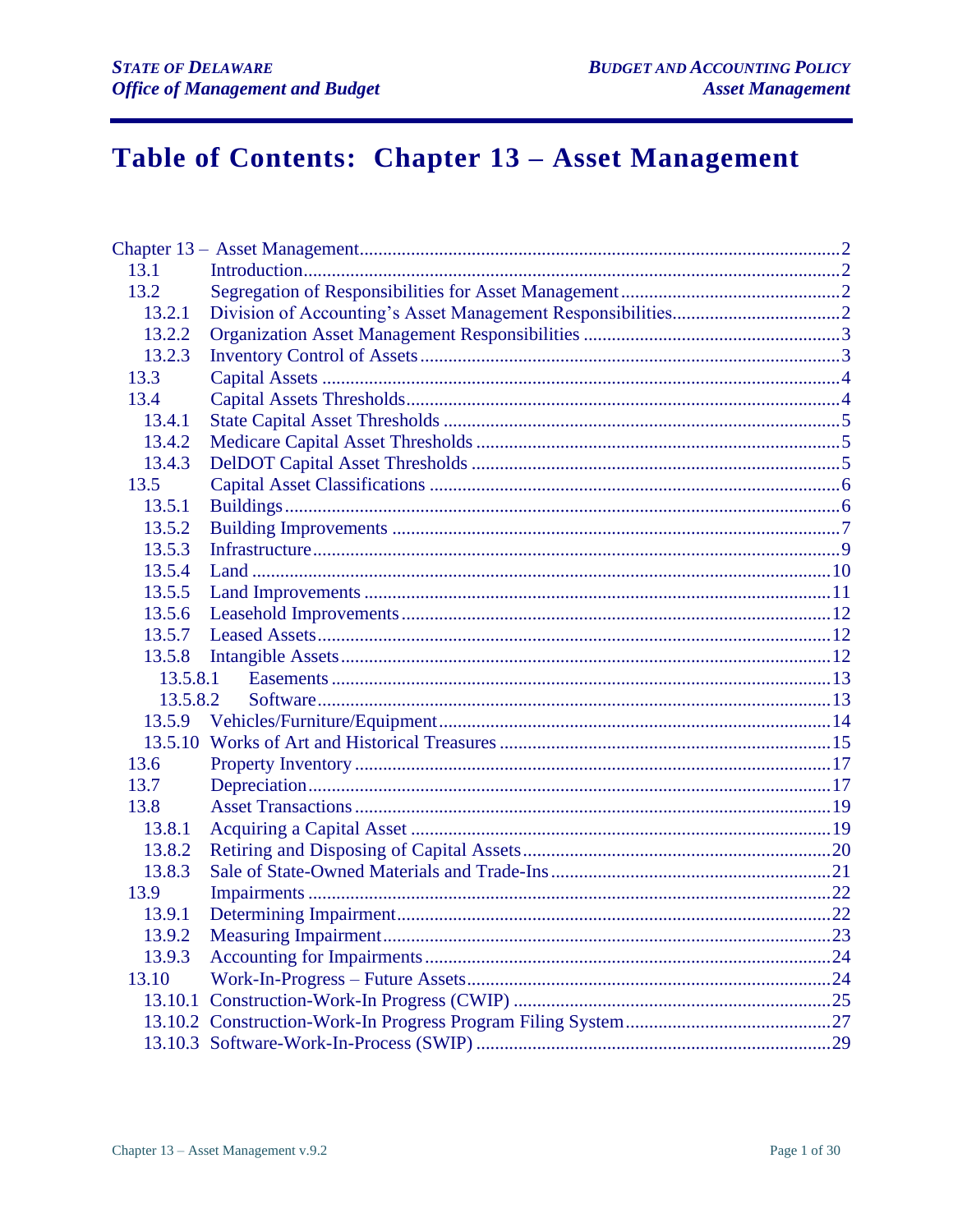## **Chapter 13** – **Asset Management**

## <span id="page-1-1"></span><span id="page-1-0"></span>**13.1 Introduction**

The State of Delaware has a significant investment in capital assets such as land, land improvements, buildings, machinery, equipment, and infrastructure. These assets have initial useful lives that extend beyond a single reporting period. The States financial management and accounting system's Asset Management (AM) module is used to improve financial reporting, accountability, and operational efficiencies in managing these capital assets,

The State maintains its capital asset management system in accordance with Generally Accepted Accounting Principles (GAAP) and Governmental Accounting Standards Board's (GASB) Statement No. 34, Basic Financial Statements and Management's Discussion and Analysis for State and Local Governments. GASB 34 requires that governments depreciate their exhaustible capital assets, and that asset reporting is part of the annual GAAP package.

In addition to reporting requirements, complete and accurate capital asset records can help managers identify under-utilized buildings or surplus assets that can be reassigned for more productive use. Accurate records can also help identify replacement and/or renovation needs of existing assets. This type of management information is useful in making budgetary decisions for specific requests and long term capital planning.

## <span id="page-1-2"></span>**13.2 Segregation of Responsibilities for Asset Management**

The Division of Accounting (DOA) is responsible for managing capitalized assets in the State's financial management and accounting system. Individual Organizations are responsible for managing any assets that do not meet the State's capitalization thresholds (non-capitalized assets). However, DOA is available to support Organizations in this effort. Organizations should contact DOA with any asset management questions. Organizations should refer to **Section 13.4** for the State's capital asset capitalization thresholds.

## <span id="page-1-3"></span>**13.2.1 Division of Accounting's Asset Management Responsibilities**

DOA develops, implements, and maintains uniform capital asset policies, procedures, reports, manuals, directives, instructions, and systems. All policies are periodically reviewed and updated, as needed.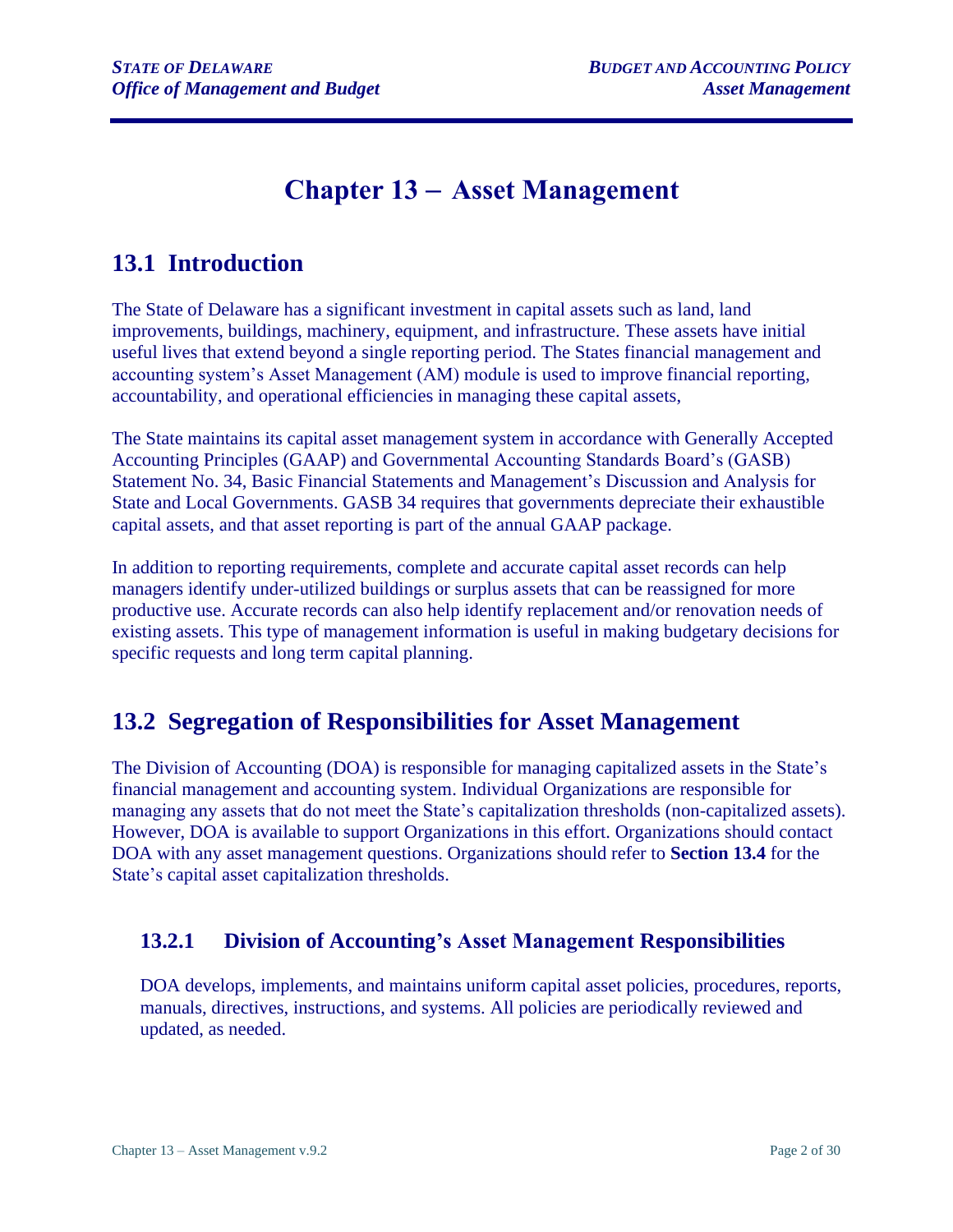### <span id="page-2-0"></span>**13.2.2 Organization Asset Management Responsibilities**

All State Organizations are responsible for executing and adhering to the State's capital asset accounting and reporting policies, procedures, guidelines, and standards. While DOA is responsible for managing capital assets, Organizations retain full responsibility for managing non-capital assets. Organization officials must:

- 1. Establish internal written procedures and controls necessary to implement and monitor applicable asset management accounting and reporting policies, guidelines, and standards. Organizations should refer to Chapter 2 – Internal Controls for more information.
- 2. Assign responsibilities to specific individuals for the various asset accounting and reporting functions.
- 3. Ensure the timely, accurate, and complete processing and recording of all asset-related transactions in conformance with applicable State requirements.
- 4. Ensure proper retention of source documents and records pertaining to assets for audit purposes. Records should be maintained for the life of each asset and for seven years thereafter. Asset documentation is maintained in accordance with standard accounting guidelines and is subject to examination. Refer to section 13.10 for additional information as it relates to construction projects.
- 5. Establish adequate procedures and controls to safeguard and physically account for general capital assets, including an annual physical inventory of all tracked assets. A physical inventory must be completed and a certification forwarded to DOA by the end of May of the current fiscal year in which the inventory was taken. Documentation must be maintained in support of each year's physical inventory until three years after the completion of a successful audit.

#### <span id="page-2-1"></span>**13.2.3 Inventory Control of Assets**

Organizations are encouraged to maintain property listings of "Public Appeal" and other noncapital asset items for the purpose of safeguarding these items against loss or misuse. "Public Appeal" items are those items that are easily misplaced or stolen (e.g., personal computers, printers, tools, office equipment, etc.) Organizations should use the property listings to verify the existence, location, and condition of each asset.

Each Organization may use its own discretion when selecting items to be maintained in its non-capital asset listing. However, when establishing inclusion criteria for non-capital asset listings, Organizations should consider factors such as grant requirements, insurance provisions, and the costs and benefits of maintaining and monitoring the selected items involved.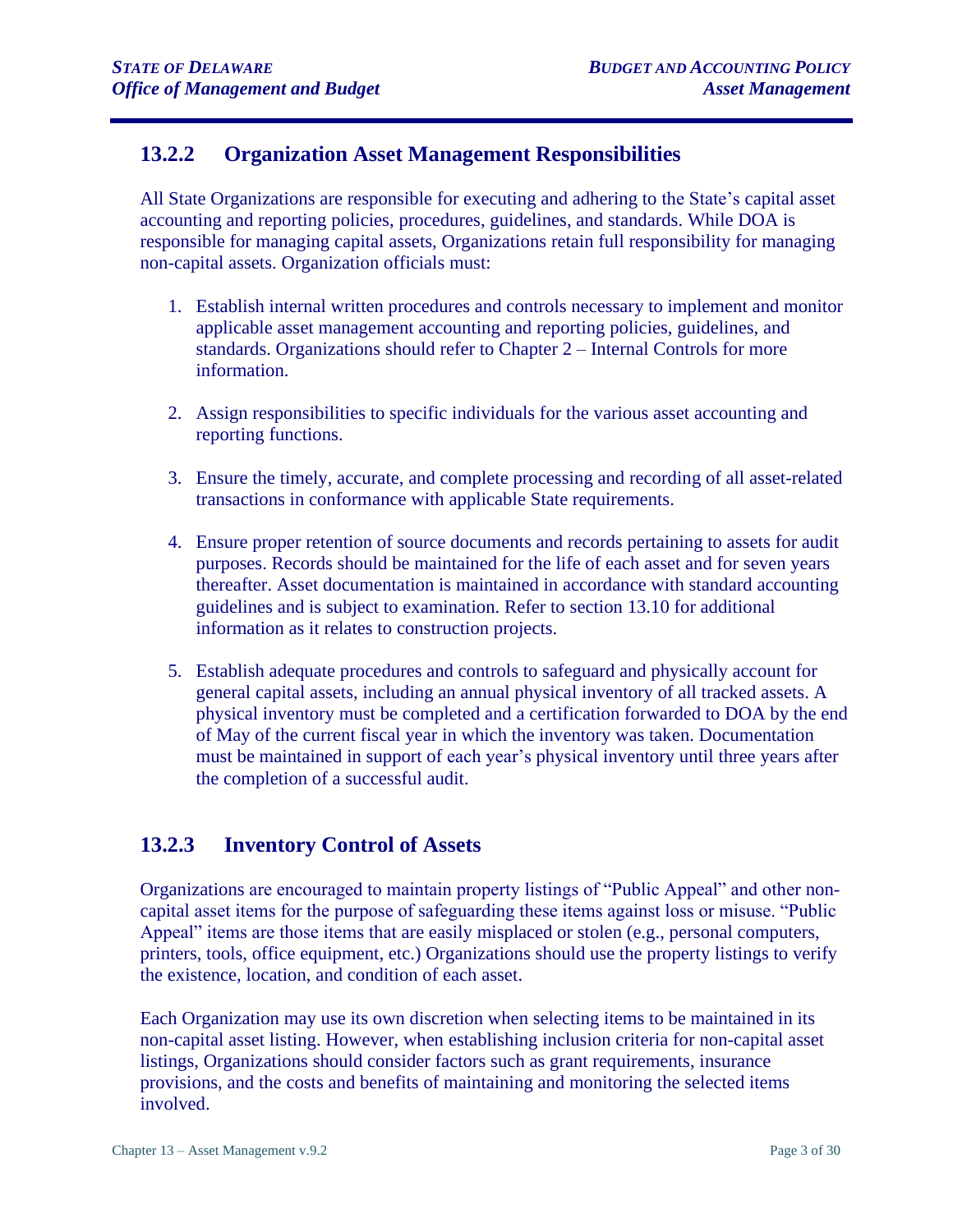The federal threshold for asset tracking is usually lower than the State's capital asset threshold. Organizations are responsible for (1) maintaining schedules of assets purchased with federal funds according to grant agreements, and (2) ensuring that all assets purchased under \$25,000 with federal funds are properly accounted for in the Organization's non-capital asset records. Assets valued above \$25,000 that are purchased with federal funds are maintained in the State's capital asset listings.

## <span id="page-3-0"></span>**13.3 Capital Assets**

Under accounting rules required by GASB Statement No. 34, all capital assets of a governmental entity must be reported at the entity-wide perspective in the Statement of Net Position at historical cost (or estimated historical cost) less accumulated depreciation.

Capital assets include land and land improvements, buildings and building improvements, vehicles, furniture, equipment, easements, infrastructure, and computer software. Computer Software-Work-In-Process and Construction-Work-In-Progress are included with non-depreciable capital assets in the Statement of Net Position.

- 1. Capital assets must meet the following criteria:
	- Be tangible (e.g., buildings and equipment) or intangible (e.g., easements);
	- Have an estimated life of more than one year; and
	- Be of significant value. The significant value test relates to the capital asset capitalization thresholds of an individual asset. (**Section 13.4**)
- 2. Capital assets are not intentionally acquired for resale, nor are they readily convertible to cash.
- 3. Capital assets can be obtained through direct purchase, installments, capital lease, donation, or confiscation. Capital assets obtained through direct purchase, installments, or capital lease are recorded at cost or historical cost. Capital assets obtained through donations or confiscations are recorded at fair market value, at the time of acquisition.

## <span id="page-3-1"></span>**13.4 Capital Assets Thresholds**

The asset capitalization thresholds are for financial reporting purposes only and do not supersede individual Organization policies established to maintain internal control over capital assets using a lower threshold. These thresholds define the amount per asset classification that is required to be reported in the State's financial management and accounting systems AM Module, and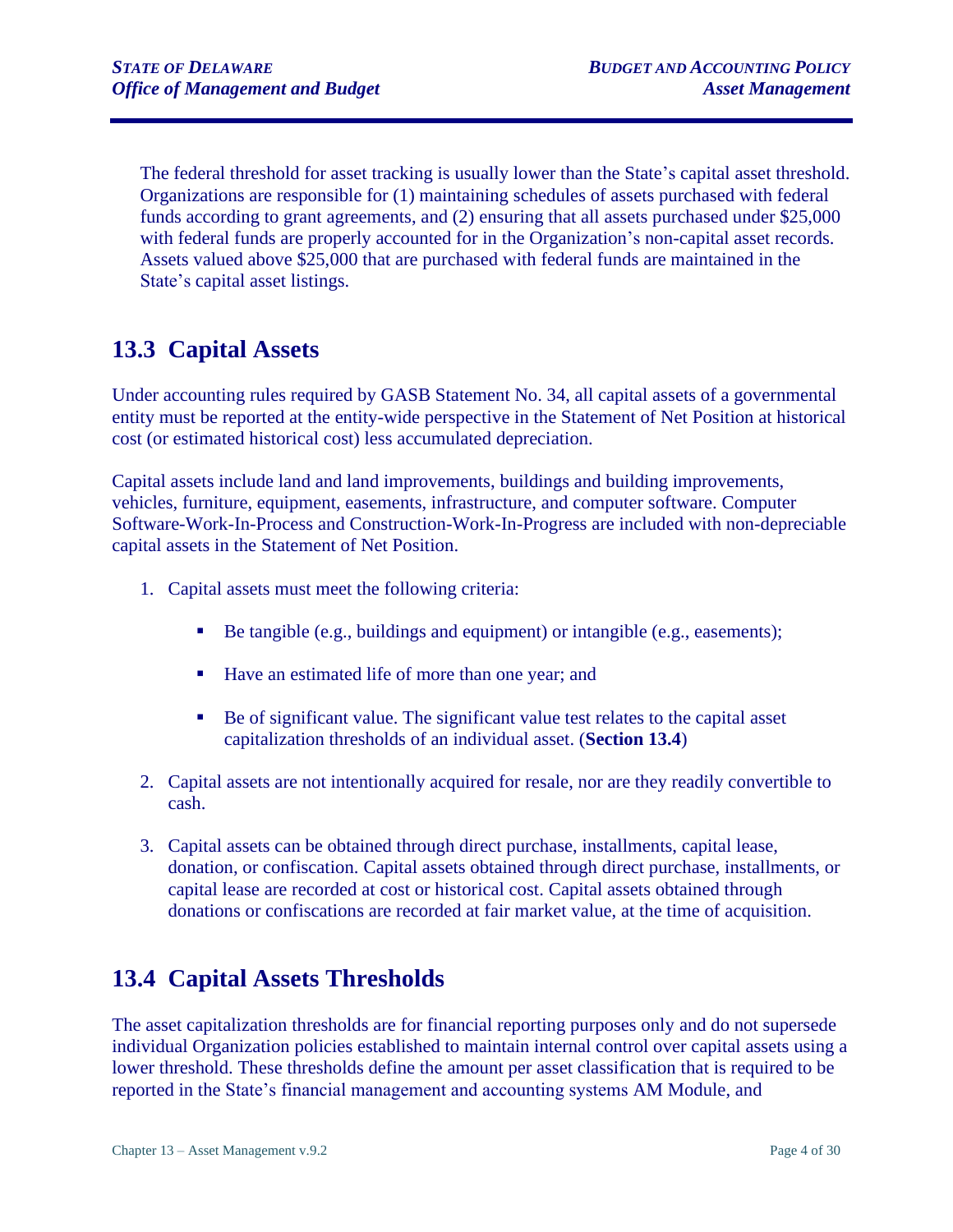subsequently reported in the Annual Comprehensive Financial Report (ACFR). The thresholds are further defined by 1) State Capital Asset Thresholds, 2) Medicare Capital Assets Thresholds, and 3) Delaware Department of Transportation (DelDOT) Capital Asset Thresholds. Organizations should contact DOA for assistance or questions pertaining to the thresholds.

## <span id="page-4-0"></span>**13.4.1 State Capital Asset Thresholds**

The State's asset reporting/capitalization thresholds are established in compliance with national standards to accurately reflect the assets' respective utilities, any associated administrative and maintenance costs and to determine the relative materiality of the assets or asset groups to the State's consolidated and general purpose financial statements.

| <b>State Capital Asset Reporting Thresholds</b> |                          |  |
|-------------------------------------------------|--------------------------|--|
| <b>Asset Classification</b>                     | <b>State Requirement</b> |  |
| <b>Buildings</b>                                | <b>All Buildings</b>     |  |
| <b>Building Improvements</b>                    | > \$100,000              |  |
| <b>Easements</b>                                | <b>All Easements</b>     |  |
| Infrastructure                                  | > \$1,000,000            |  |
| Land                                            | All Land                 |  |
| <b>Land Improvements</b>                        | > \$100,000              |  |
| Leasehold improvements                          | > \$100,000              |  |
| <b>Leased Assets</b>                            | See specific Asset Class |  |
| Software                                        | > \$1,000,000            |  |
| Vehicles, Furniture and Equipment               | $>$ \$25,000             |  |
| <b>Works of Art and Historical Treasures</b>    | Not capitalized          |  |

### <span id="page-4-1"></span>**13.4.2 Medicare Capital Asset Thresholds**

All Medicare assets with a value of \$5,000 or more are required to be tracked in the Medicare (MCARE) Asset Listing.

## <span id="page-4-2"></span>**13.4.3 DelDOT Capital Asset Thresholds**

| <b>DelDOT Capital Asset Reporting Thresholds</b> |                          |  |
|--------------------------------------------------|--------------------------|--|
| <b>Asset Classification</b>                      | <b>State Requirement</b> |  |
| <b>Buildings</b>                                 | <b>All Buildings</b>     |  |
| <b>Building Improvements</b>                     | > \$100,000              |  |
| Infrastructure                                   | > \$1,000,000            |  |
| Land                                             | All Land                 |  |
| <b>Land Improvements</b>                         | > \$100,000              |  |
| Software                                         | > \$1,000,000            |  |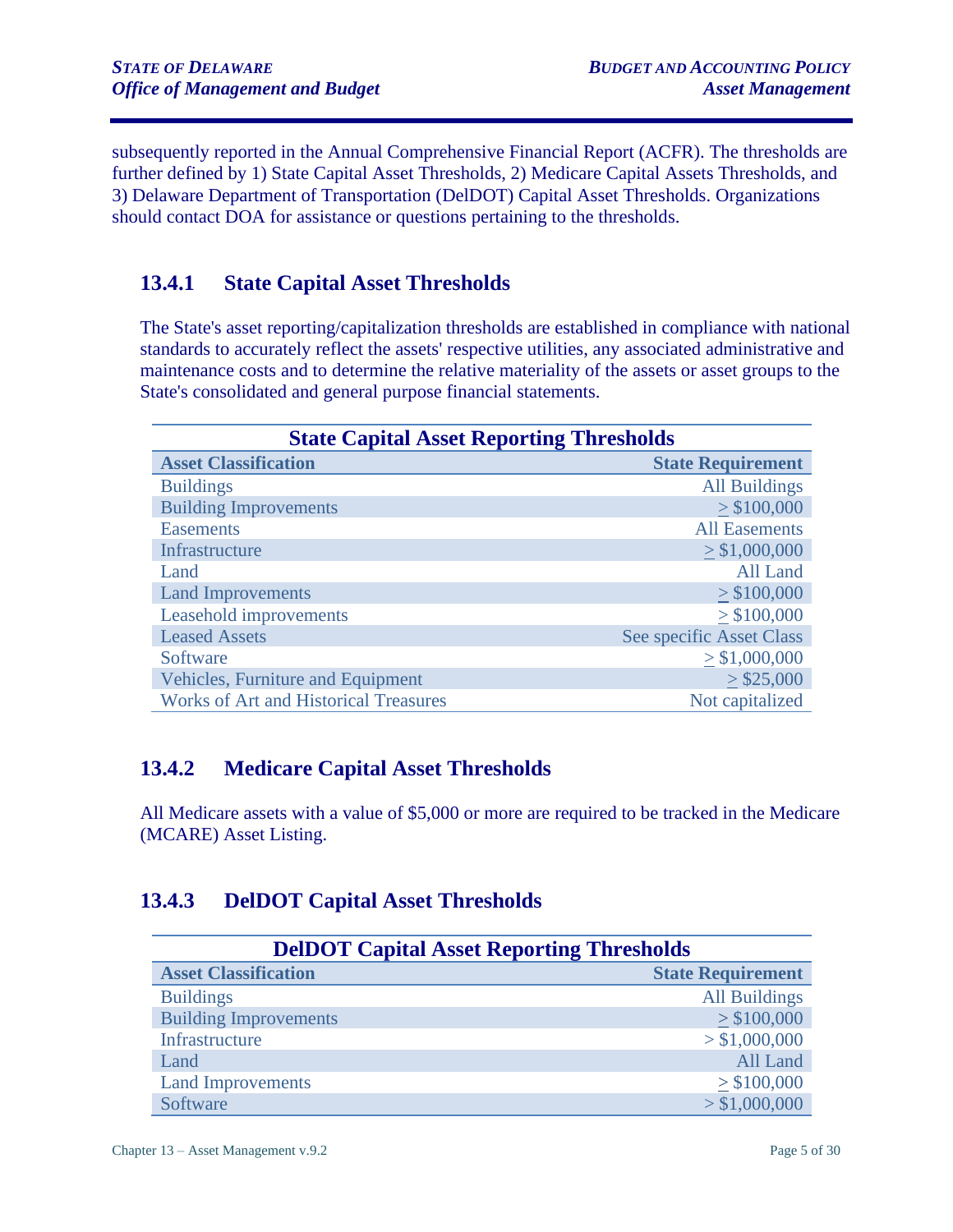Vehicles, Furniture and Equipment  $\geq$  \$25,000

## <span id="page-5-0"></span>**13.5 Capital Asset Classifications**

Capital assets are segregated into the following classifications:

| <b>Classification</b> *                      |
|----------------------------------------------|
| <b>Buildings</b>                             |
| <b>Building Improvements</b>                 |
| <b>Easements</b>                             |
| Infrastructure                               |
| Land                                         |
| <b>Land Improvements</b>                     |
| <b>Leasehold Improvements</b>                |
| <b>Leased Assets</b>                         |
| Software                                     |
| Vehicles/Furniture/Equipment                 |
| <b>Works of Art and Historical Treasures</b> |
| <b>*Asset Category</b>                       |

### <span id="page-5-1"></span>**13.5.1 Buildings**

A *building* is any structure erected to stand permanently and designed for human use or occupancy or as shelter for animals or goods. Each building is comprised of components such as framing, interior finish, roof structure and cover, and building service systems.

*Building service systems* are those systems and their components that provide plumbing, sewerage, heating, ventilation, air conditioning, lighting, power, elevators or escalators, and fire protection. Building service systems also include special or unique services to specific structures, such as public address or emergency power systems.

The cost of a building includes its construction or purchase costs and the costs of all fixtures permanently attached and made part of the building. Purchase costs include original purchase price, expenses for altering a purchased building to make it ready to use for the purpose for which it was acquired, and any professional fees (legal, architect, inspections, title searches, etc.)

Construction costs are those costs incurred to complete construction projects or additions (extension, expansion, or enlargement to an existing capital asset such as a second floor or new wing on a building). The construction costs should be capitalized if the costs are valued at \$100,000 or more.

Building expenditures have no capitalization threshold. All building expenditures are capitalized, if the expenditures meet the criteria.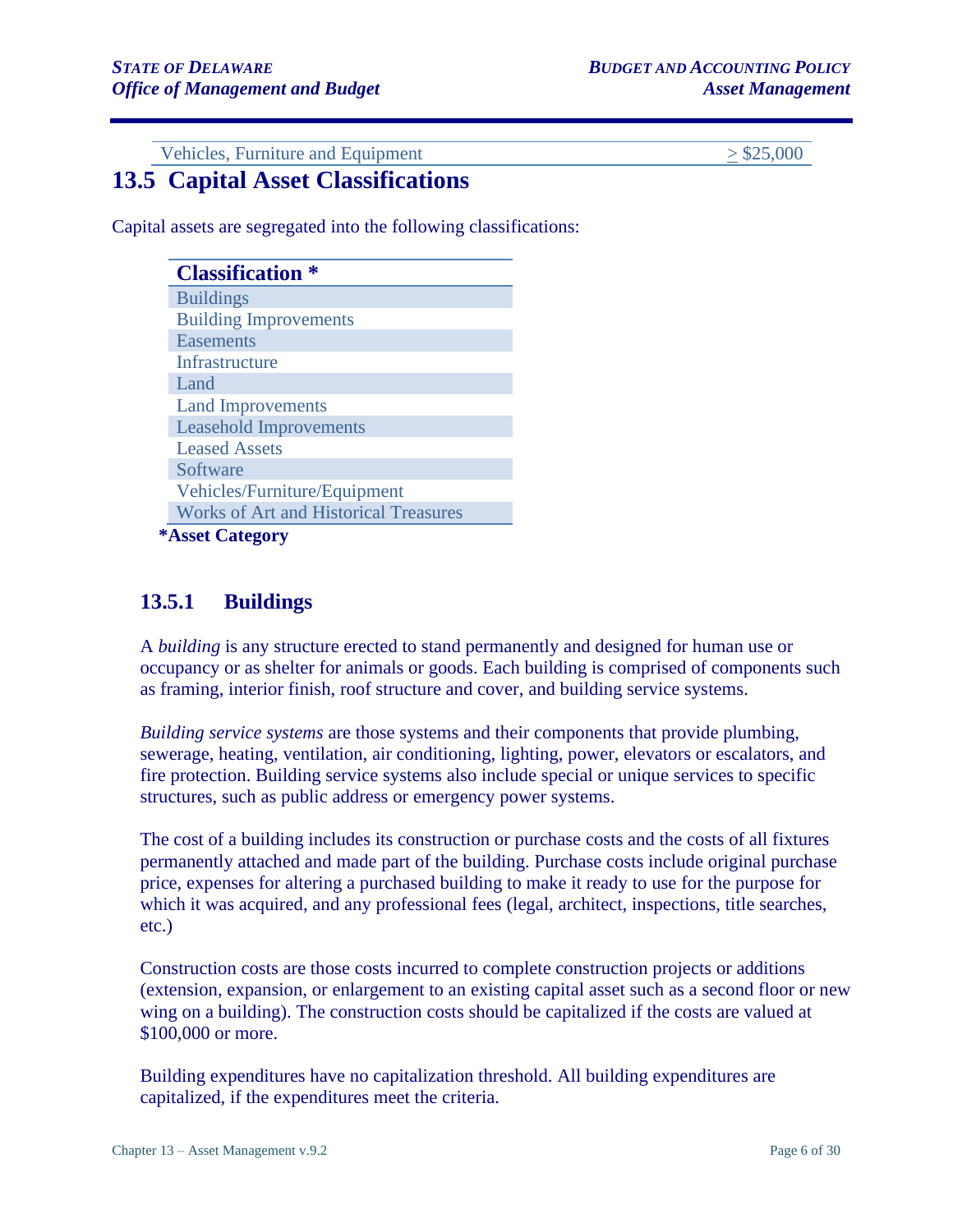Land costs, security systems, furniture, or other equipment to furnish the building **should not** be included in the building costs. These items should be recorded separately by the appropriate asset class. When purchasing land and building together, the value of the land needs to be determined and categorized separately in the State's financial management and accounting systems AM module.

Examples of expenditures to be capitalized as buildings:

#### **Purchased Buildings**

Original purchase price

Expenses for remodeling, reconditioning or altering a purchased building to make it ready to use for the purpose for which it was acquired

Settlement Costs, including professional fees (sale commission, legal, architect, inspection, appraisal, title search, title insurance, etc.)

Payment of unpaid or accrued taxes on the building at the date of purchase Other costs required to place or render the asset into operation

#### **Constructed Buildings**

Completed project costs Cost of excavation or grading or filling of land for a specific building Expenses incurred for the preparation of plans, specifications, blueprints, etc. Cost of building permits Professional fees (architect, engineer, attorney, appraiser, financial advisor, management fees for design and supervision, etc.) Costs of fixtures permanently attached to a building or structure Insurance premiums and related costs incurred during construction Any other costs necessary to place the building or structure into its intended location and condition for use

**Note:** Architect fees are expensed if a decision is made to not proceed with the construction of the building.

### <span id="page-6-0"></span>**13.5.2 Building Improvements**

A building improvement's primary purpose is to increase output, lower operating costs, improve working conditions, enhance the original quality, extend the useful life, or otherwise add to the worth of future benefits or utility expected to be received from the asset. The following expenditures are examples of improvements to buildings that are capitalized, if the cost of the improvement is valued at \$100,000 or more: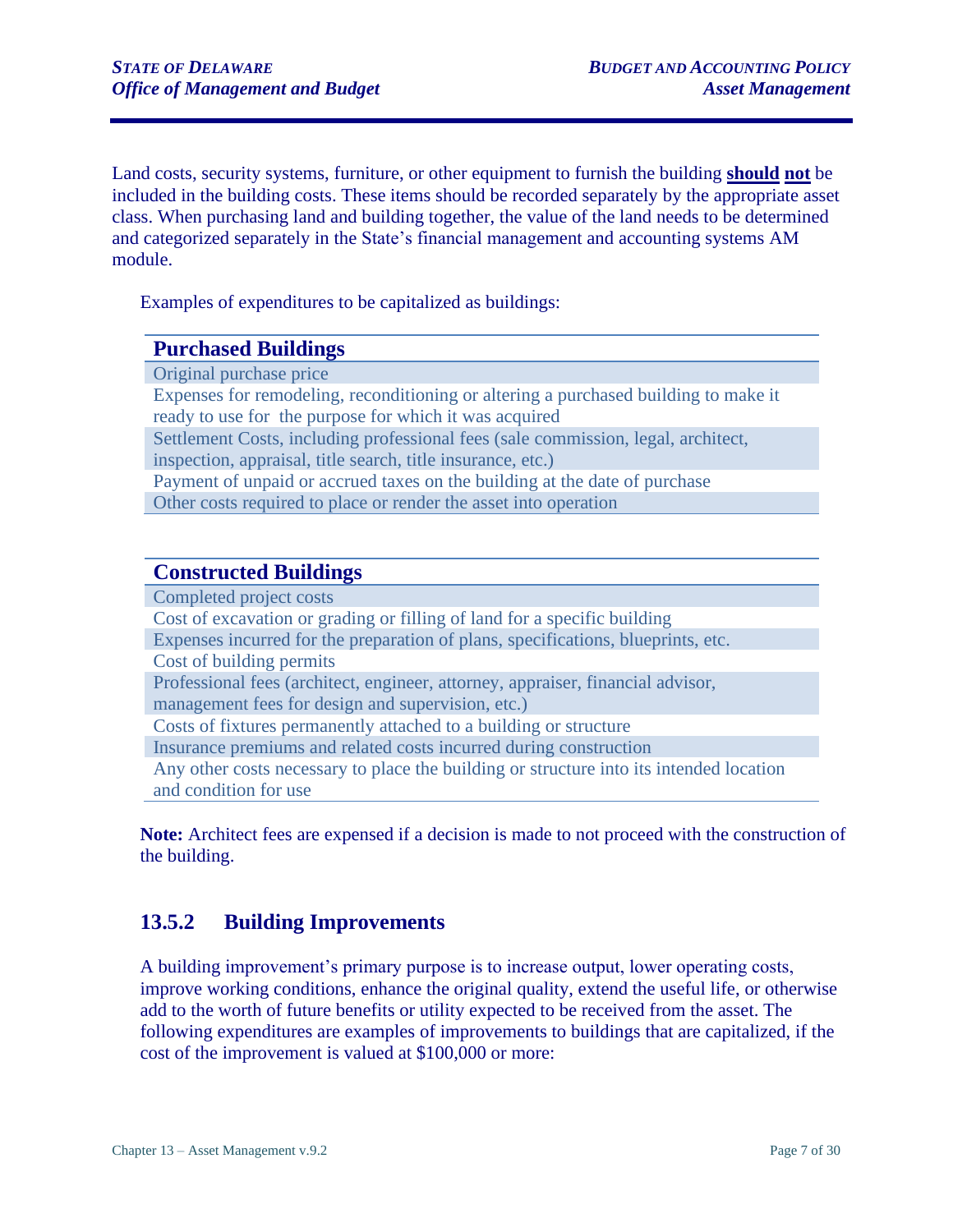#### **Building Improvements – Examples of Expenditures to be Capitalized**

Permanently attached fixtures or machinery that cannot be removed without impairing the use of the building

Additions to buildings (expansions, extensions, or enlargements)

Conversion of attics, basements, etc. to usable office, clinic, research, or classroom space.

Structures attached to the building such as covered patios, garages, carports, enclosed stairwells, etc.

Structural changes such as reinforcement of floors or walls and installation or replacement of beams, rafters, joists, steel grids, or other framing.

Other costs associated with the above improvements; e.g., architectural fees,

construction management fees, etc.

The following expenditures are examples that **are not** capitalized as improvements to buildings and should be recorded as maintenance expense**s**:

#### **Examples of Maintenance Expenses –Expenditures NOT Capitalized**

Adding, removing, and/or moving of walls relating to renovation projects, which are not considered major rehabilitation projects and do not increase the value of the building.

Improvement projects of minimal or no added life expectancy and/or value to the building.

Plumbing or electrical repairs.

Asbestos abatement.

Cleaning, pest extermination, or other periodic maintenance.

Interior decorations, such as draperies, blinds, curtain rods, wallpaper, etc.

Exterior decoration, such as detachable awnings, uncovered porches, decorative fences, etc.

Maintenance-type interior renovation, such as repainting, touch-up plastering, replacement of carpet, tile, or panel sections, sink and fixture refinishing, etc.

Maintenance-type exterior renovation, such as repainting, replacement of deteriorated

siding, roof, or masonry sections.

Replacement of a part or component of a building with a new part of the same type and performance capabilities, such as replacement of an old boiler with a new one of the same type and performance capabilities.

Moving of furniture from one building to another during construction.

Any other maintenance-related expenditure, which does not increase the value of the building.

**NOTE:**Expenditures for alterations are not capitalized, unless they represent extraordinary alterations or the expenditures are so major in value the entire asset is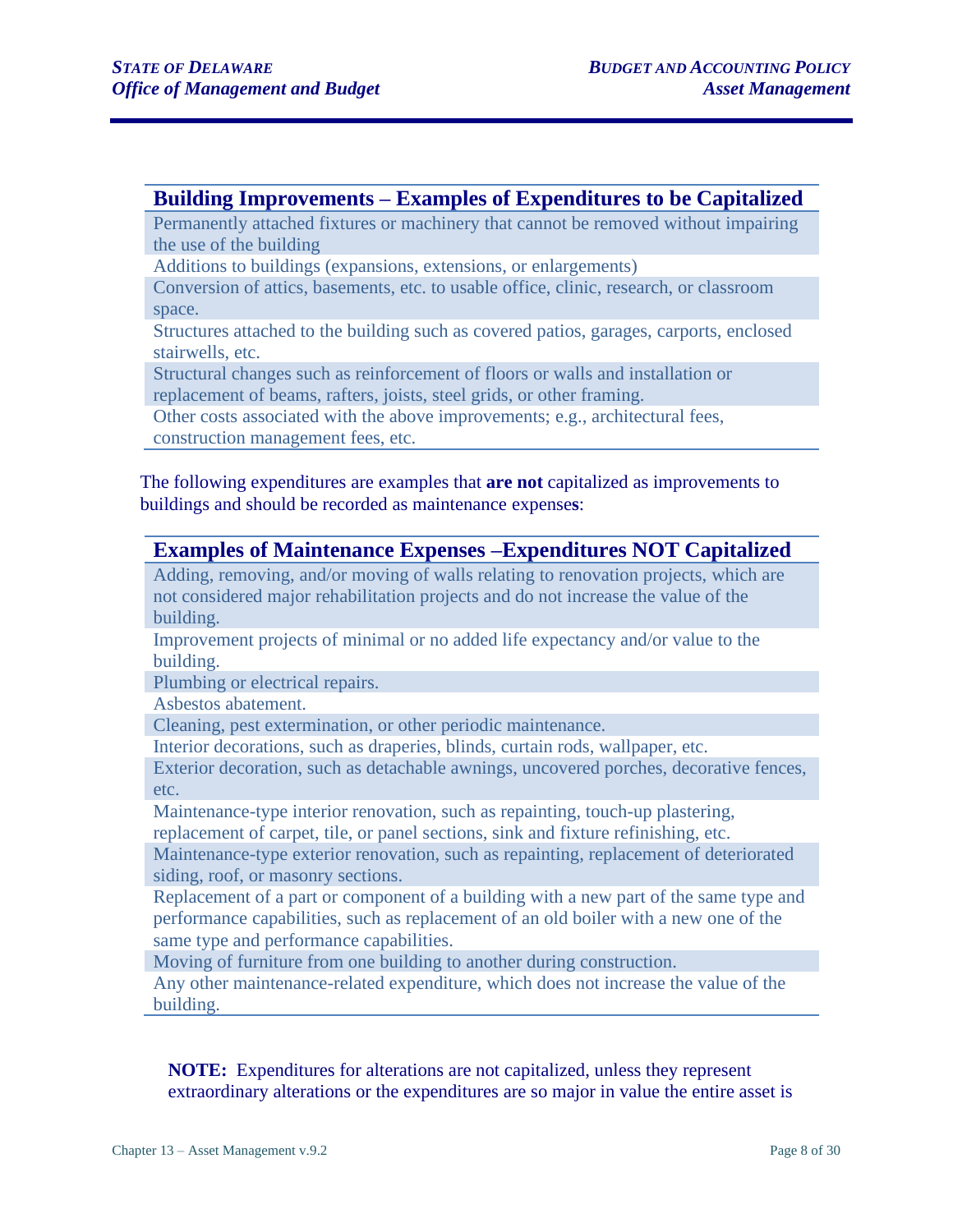substantially rebuilt. An alteration refers to the modification or modernization of buildings and structures. Examples of alterations include installation of new entry and exit openings; closing old ones; erecting new walls, windows, and partitions; and removing old ones. Organizations should contact DOA for assistance with any questions in making these determinations.

#### <span id="page-8-0"></span>**13.5.3 Infrastructure**

*Infrastructure* is defined as long-lived capital assets that normally are stationary in nature and can be preserved for a significantly greater number of years than most capital assets. Examples include highways, roads, bridges, dams, and lighting systems. GASB 34 separates infrastructure assets into *networks* and *subsystems*.

A *network* of assets is a group of assets that provide a particular type of service for a government. An example of a network of infrastructure assets would be a dam composed of a concrete dam, a concrete spillway, and a series of locks.

A *subsystem* of a network of assets is composed of all assets that make up a similar portion of segment of a network of assets. Interstate highways, state highways, and rural roads would each be considered a subsystem of the network of all the roads of a government.

Most buildings should not be considered infrastructure assets for purposes of GASB 34, with the exception of buildings that are an ancillary part of a network or infrastructure assets. Examples of buildings that may be an ancillary part of a network or subsystem include road maintenance structures, such as shops or garages associated with a highway system.

Certain assets, which may appear to meet the definition of infrastructure assets, may be more technically considered land or building improvements, which are directly related to a capitalized asset (land or building). These assets include roadways, walks, parking lots, lighting systems, fencing, docks, piers, boat ramps, telecommunications cabling, etc. These assets are ancillary capital assets (ancillary to another asset i.e., land, building or a group of buildings) that increase the level of service of an existing capital asset.

The State has elected to use the modified approach for reporting infrastructure assets. The modified approach is an alternative to reporting depreciation for infrastructure assets that meet the following criteria:

- The assets are managed using a qualifying asset management system.
- The assets are being preserved and documented at or above condition levels established by the government.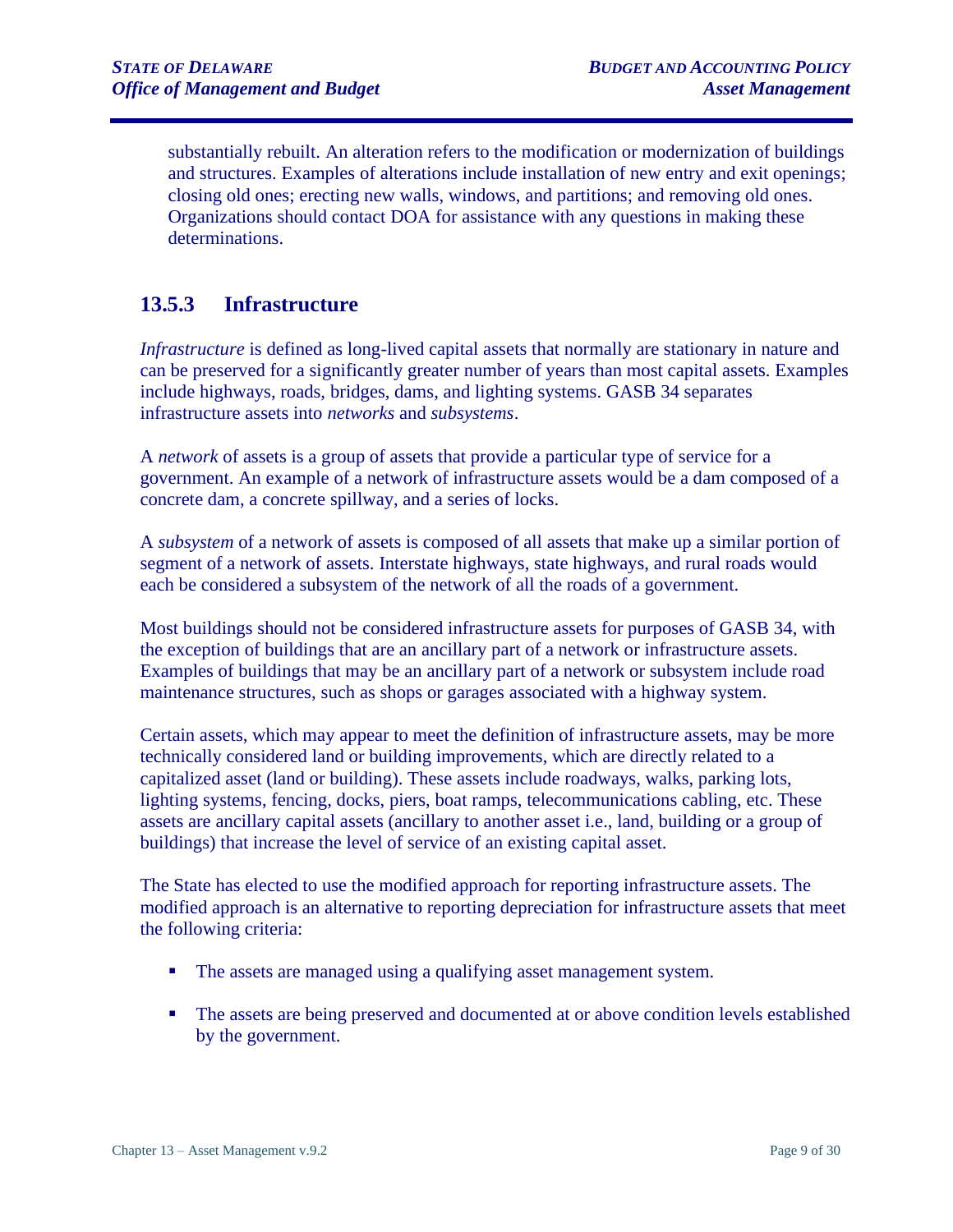Under the modified approach, infrastructure assets are required to be capitalized. However, they do not need to be depreciated if they meet the two requirements noted above. Expenditures made to maintain these assets are to be expensed in the period incurred, while expenditures for additions and/or improvements are capitalized.

The majority of the State's infrastructure assets is maintained by DelDOT and includes roadways, bridges, and traffic management devices. At the current time, only DelDOT reports infrastructure assets. DelDOT is responsible for the written policies and procedures to manage infrastructure assets in conformity with GASB 34. DelDOT's policies and procedures are to include:

- **EXECUTE:** Identification of eligible infrastructure assets that are comprised of either a network or subsystem. The modified approach shall be applied to all assets within that network or subsystem.
- Establishment and documentation of minimum acceptable condition levels for each element of the network or subsystem.
- Reference documents that detail replicable condition assessments and the frequency in which assessments are completed.
- Reference documents that detail annual estimates to maintain and preserve the eligible infrastructure assets at the condition level established and disclosed by the State.

In addition to acquisition costs, the following ancillary charges would be included in the cost of infrastructure:

- **•** Professional fees of engineers, attorneys, appraisers, financial advisors, etc.;
- Survey fees;
- Appraisal and negotiation fees;
- Damage payments;
- Site preparation costs; and
- Costs related to demolition of unwanted structures.

#### <span id="page-9-0"></span>**13.5.4 Land**

Land is considered real property. Land has no minimum dollar threshold. Therefore, all land must be recorded as a capital asset in the State's financial management and accounting systems AM module. Rights-of-way are not capitalized; however, land purchased for highway construction is capitalized.

Land that is purchased with the intent to resell is accounted for as inventory. Each "parcel" of land owned by the State is recorded as a separate asset (exclusive of buildings). If property is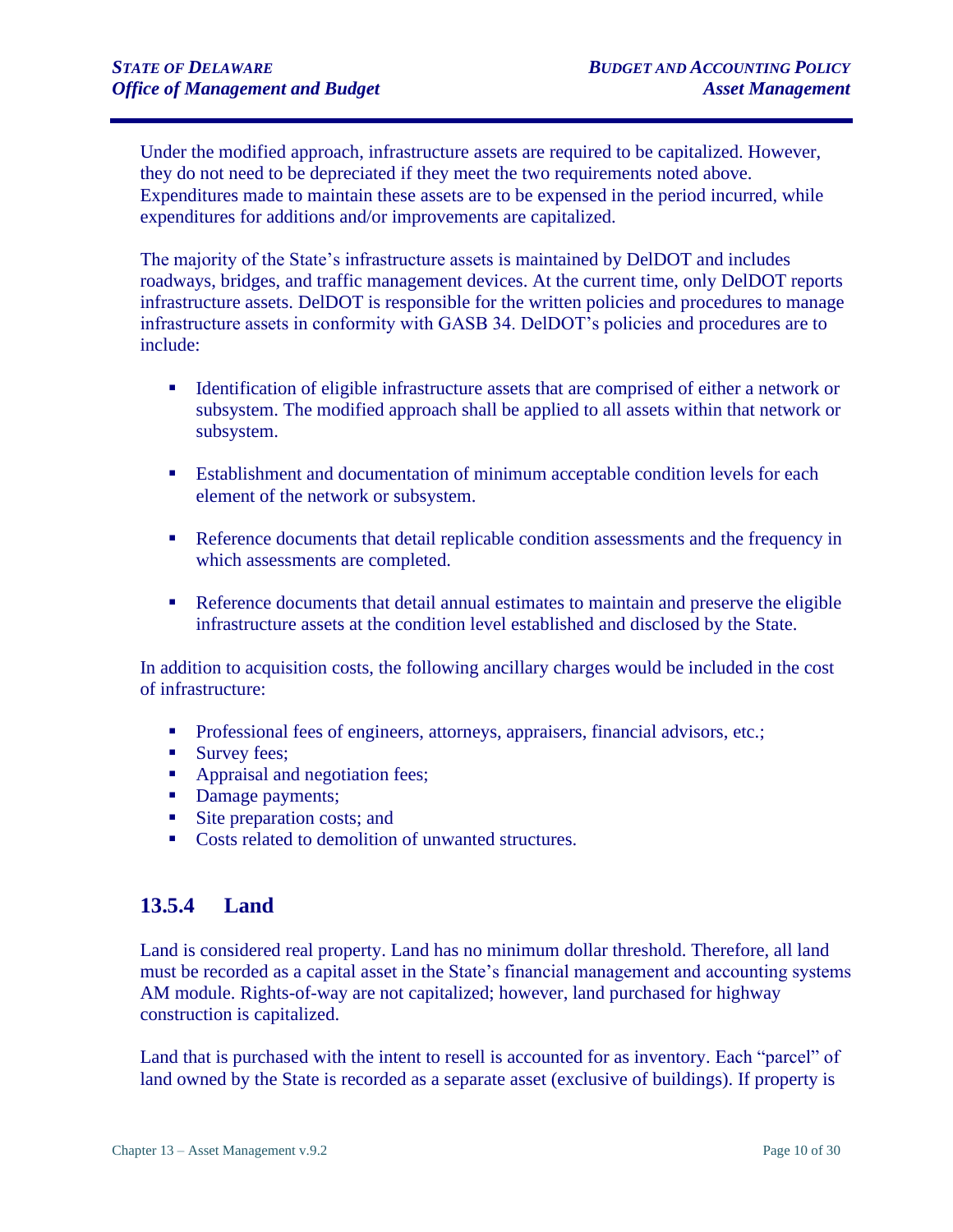purchased that includes a building(s), the value of the land must be separated from the total cost and recorded as a separate asset.

In addition to acquisition costs, the following charges would be included in the cost of land:

| Land – Examples of Expenditures to Capitalize                                   |  |
|---------------------------------------------------------------------------------|--|
| Legal and title fees                                                            |  |
| Professional fees of engineers, attorneys, appraisers, financial advisors, etc. |  |
| Surveying fees                                                                  |  |
| Appraisal and negotiation fees                                                  |  |
| Damage payments                                                                 |  |
| Site preparation costs (clearing, filling, and leveling)                        |  |
| Costs related to the demolition of unwanted structures at the time of the       |  |
| acquisition with the intention of using the cleared land                        |  |
| Assumption of any liens, mortgages, or encumbrances on the property             |  |
|                                                                                 |  |

## <span id="page-10-0"></span>**13.5.5 Land Improvements**

*Land improvements* are physical changes or attachments to the land that have limited lives and; therefore, are recorded separately from land and are depreciated. Land improvements meeting the \$100,000 per unit historical cost threshold will be capitalized and entered into the State's financial management and accounting systems AM module. Land improvements include, but are not limited to:

| <b>Land Improvements – Examples of Expenditures to Capitalize</b>             |
|-------------------------------------------------------------------------------|
| Paving (parking lots, driveways, parking barriers, roadways)                  |
| Curbing                                                                       |
| <b>Sidewalks</b>                                                              |
| <b>Fences</b>                                                                 |
| <b>Retaining walls</b>                                                        |
| Landscaping of non-temporary nature, including signage (A special item is the |
| ongoing cost of landscaping. This is a period cost, not a fixed asset, and so |
| should be charged to expense as incurred.)                                    |
| Boat ramps, piers and docks                                                   |
| Utility distribution systems                                                  |
| Swimming pools                                                                |
| Septic systems                                                                |
| Paths and trails                                                              |
| Golf course                                                                   |
| Playgrounds, recreation areas and athletic fields (including bleachers)       |
| Water impoundment structures or attachments (dam, liner, other water control  |
| structures)                                                                   |
| <b>Outside sprinkler systems</b>                                              |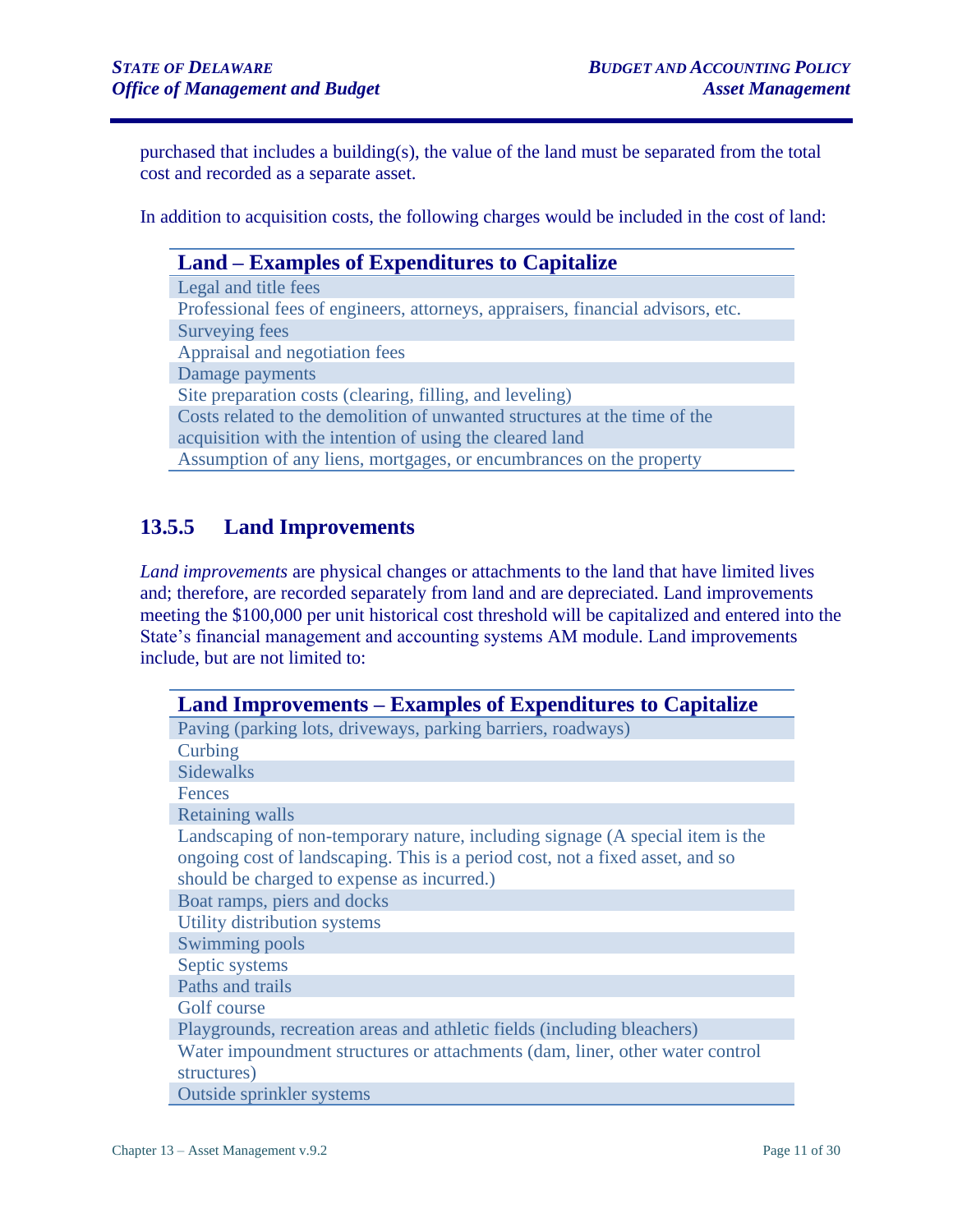| Fencing and gates    |
|----------------------|
| Lighting systems     |
| Fountains            |
| Plazas and pavilions |
| Tennis courts        |

#### <span id="page-11-0"></span>**13.5.6 Leasehold Improvements**

Leasehold improvements are defined as improvements made to leased property that will revert to the lessor at the expiration of the lease. Leasehold improvements include construction of new buildings or improvements made to existing structures by the lessee, who has the right to use these leasehold improvements over the term of the lease. Moveable equipment or office furniture that is not attached to the leased property is not considered a leasehold improvement. For leasehold improvements, the useful life is the estimated service life of the leasehold improvements, or the remaining term of the lease, whichever is shorter. The capitalization threshold for leasehold improvements is \$100,000. Improvements made in lieu of rent should be expensed in the period incurred.

#### <span id="page-11-1"></span>**13.5.7 Leased Assets**

The State leases some assets through lease purchase agreements. The State has elected not to capitalize these leases due to the relative immateriality of these assets to the financial statements of the State taken as a whole. In many cases, the State does not take possession of the asset at the end of the lease term. If a capital asset is transferred to a State Organization at the conclusion of a lease, the asset is added to the State's financial management and accounting systems AM module based on the costs incurred to purchase the asset, including interest costs.

Assets purchased via lease purchase agreements are entered into State's financial management and accounting system after final payment has been made on the lease. *A lease purchase asset's in-service date* is the date of final payment, when the asset becomes State property. Lease purchase assets valued at or above \$25,000 are tracked in the State's capital asset listing.

#### <span id="page-11-2"></span>**13.5.8 Intangible Assets**

Intangible assets are governed by GASB Statement No. 51, "Accounting and Financial Reporting for Intangible Assets." Governments possess many different types of assets that may be considered intangible assets, including easements, water rights, timber rights, patents, trademarks, and computer software (including licenses.) Statement No. 51 identifies an intangible asset as having the following three required characteristics: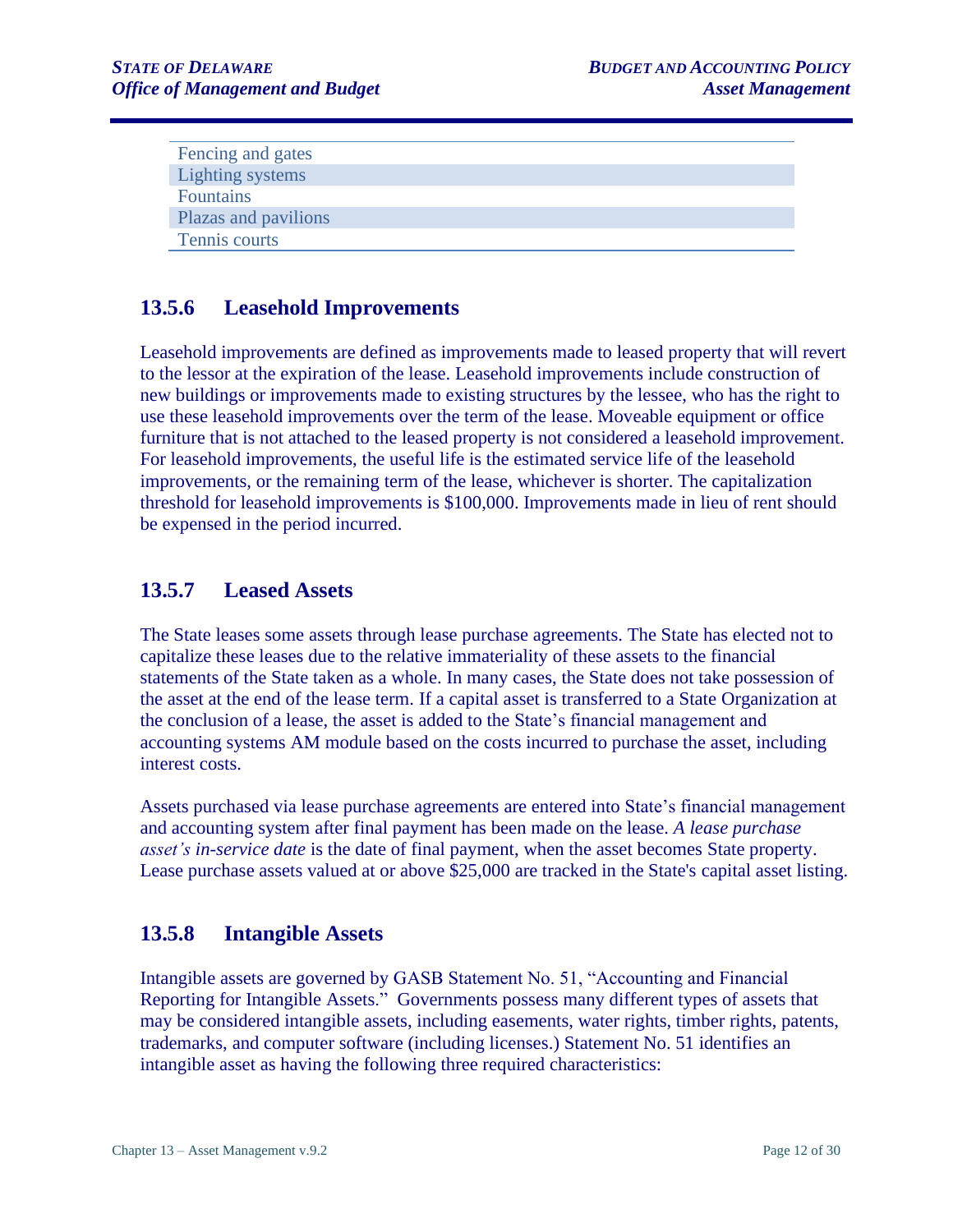- $\blacksquare$  It lacks physical substance in other words, you cannot touch it, except in cases where the intangible is carried on a tangible item (for example, software on a DVD).
- $\blacksquare$  It is nonfinancial in nature that is, it has value, but is not in a monetary form like cash or securities, nor is it a claim or right to assets in a monetary form like receivables, nor a prepayment for goods or services.
- Its initial useful life extends beyond a single reporting period.

#### <span id="page-12-0"></span>**13.5.8.1 Easements**

An *easement* is a non-possessory interest in land owned by someone else, which entitles the owner of the interest to a limited use or enjoyment of the land and to protection from interference with its use. The landowner retains fee title to the property, while the easement holder maintains the rights to control development of the land. The State's purchase of such easements is reported in the State's financial management and accounting system's AM module.

**For example,** a conservation easement is a legal agreement between a landowner and a conservation organization. The easement places permanent restrictions on future uses of the property to protect its agricultural character. Conservation easements prohibit residential or commercial development and uses or practices, which would be destructive to the agricultural value and productivity of the land.

In addition to acquisition costs, the following ancillary charges would be included in the cost of easements:

| <b>Easements - Examples of Expenditures to Capitalize</b>            |  |
|----------------------------------------------------------------------|--|
| Legal and title fees                                                 |  |
| Professional fees of attorneys, appraisers, financial advisors, etc. |  |
| Surveying fees                                                       |  |
| Appraisal and negotiation fees                                       |  |

### <span id="page-12-1"></span>**13.5.8.2 Software**

The State recognizes Organizations purchase computer software for many of the same reasons they purchase other capital assets, including reducing costs, improving efficiencies, strengthening internal controls, and improving customer service. All computer software with a useful life of one year or more and purchased or put in service with a cost of \$1,000,000 or more must be tracked as a capital asset for reporting purposes. The software is amortized over an estimated useful life of five years.

Note: Software maintenance agreements are to be expensed in the period incurred.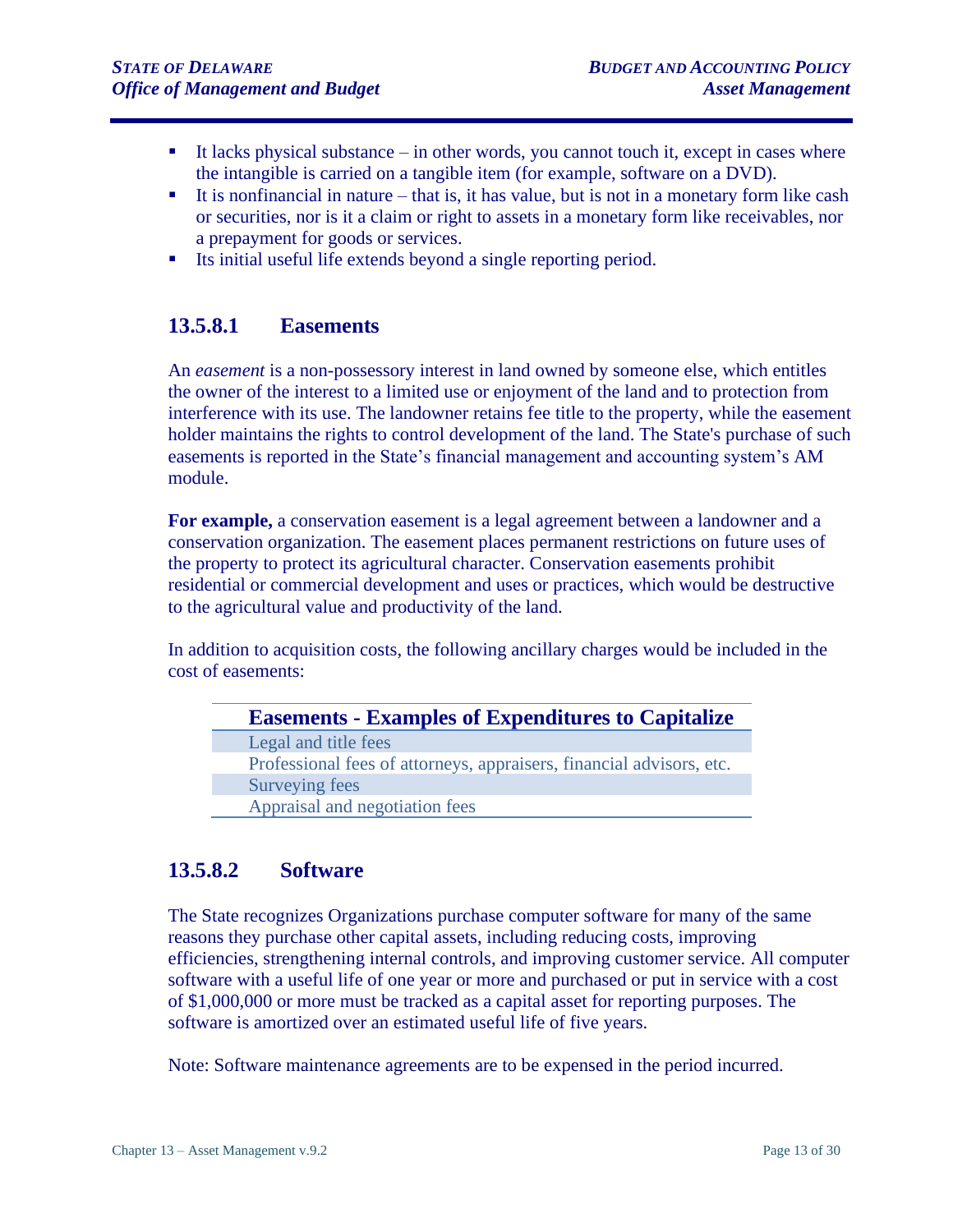## <span id="page-13-0"></span>**13.5.9 Vehicles/Furniture/Equipment**

Costs of vehicles/furniture/equipment include the total purchase price after discounts, plus any trade-in allowances, transportation charges, installation costs, and any other costs required to prepare the asset for its intended use.

## **Vehicles/Furniture/Equipment - Examples of Expenditures to be Capitalized**

| Original contract or invoice price                                                       |
|------------------------------------------------------------------------------------------|
| Freight charges                                                                          |
| <b>Import duties</b>                                                                     |
| Handling and storage charges                                                             |
| In-transit insurance charges                                                             |
| Sales, use, and other taxes imposed on the acquisition                                   |
| <b>Installation charges</b>                                                              |
| Charges for testing and preparation for use                                              |
| Costs of reconditioning used items when purchased                                        |
| Parts and labor associated with the construction of equipment                            |
| Any other normal or necessary costs required to place the asset in its intended location |
| and condition for use.                                                                   |

**Note:** Warranties and maintenance agreements are considered annual upkeep costs and are to be expensed in the period incurred. However, if incidental items such as extended warranties or maintenance agreements are included in the total cost of the capital asset on the purchase order or invoice, then the incidental charges are considered part of the asset. If the incidental items are listed as a separate line item on the purchase order or on the invoice, then the incidental charges are expensed in the period incurred.

An asset with associated component parts that are necessary to the functioning of the asset is considered to be one asset when the life and utility of the component parts are mainly dependent on that of the asset.

**For example**, a mainframe central processing unit (CPU), with a cost of \$24,000 and its associated cables with a cost of \$1,500, would qualify for financial reporting since their combined cost exceeds the \$25,000 financial reporting threshold. Assets with associated component units that qualify for financial reporting are reported as one asset, and the component parts are included in the description of the asset.

Also included are assets with associated attachments (e.g., a collator installed in a copy machine.) Attachments purchased at the same time as the asset are considered part of the asset because their life and utility coincide with that of the asset. Attachments obtained subsequent to the purchase of the asset are not considered to be associated with that asset. Therefore, such attachments are accounted for as separate assets, if they meet the capitalization criteria.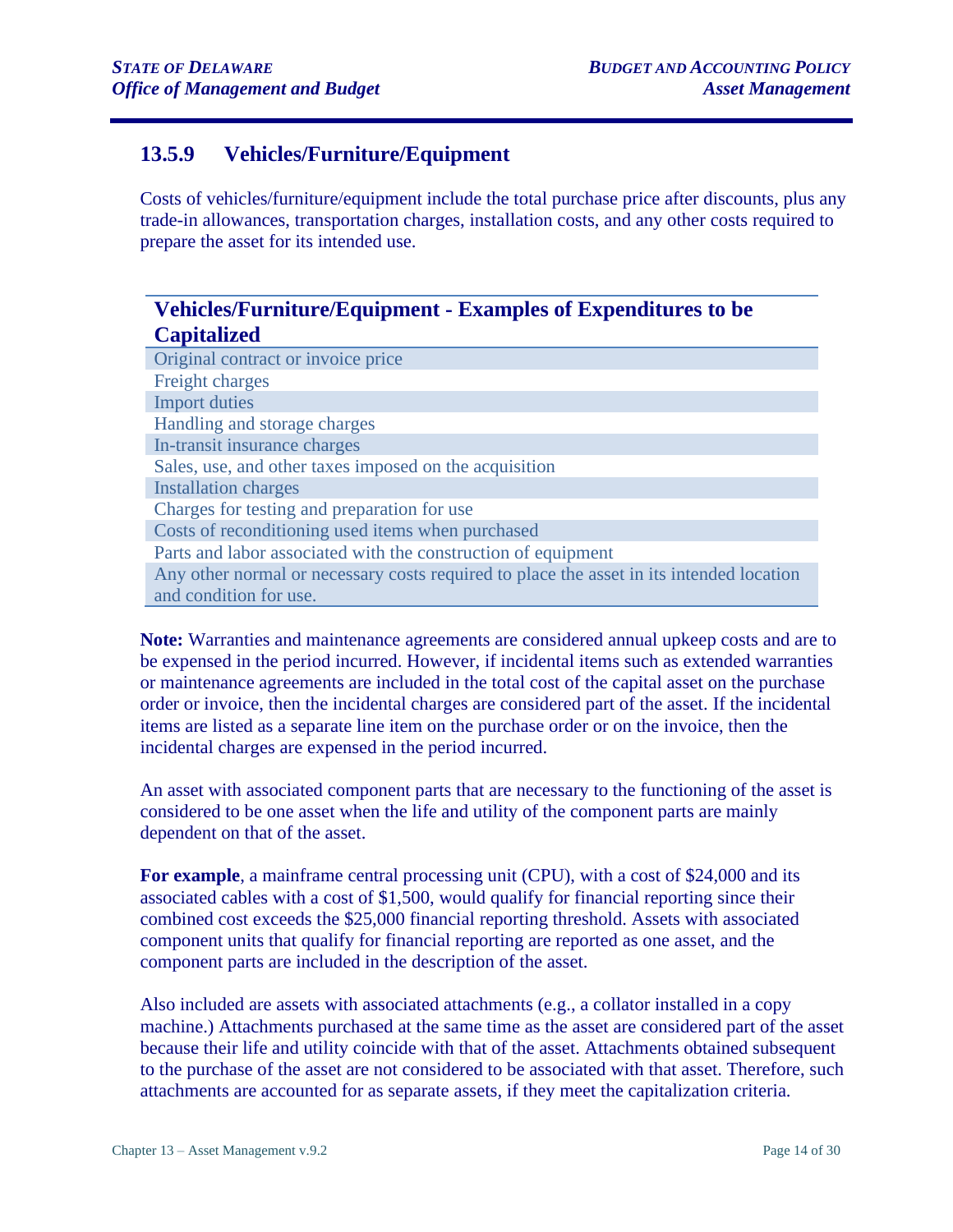For example, if a copier with a cost of \$26,000 and a collator with a cost of \$12,000 are purchased *at the same time*, they are considered associated assets. Since their combined cost exceeds the \$25,000 threshold, the copier is reported at a cost of \$38,000 and the collator is included in the description of the asset. The same assets purchased at different times are not considered associated assets. The copier is reported at a cost of \$26,000 and tracked as a capital asset, but the collator is not reported or tracked as a capital asset, since its cost does not meet the \$25,000 threshold. (The collator may, however, need to be tracked in the non-capital asset registry (NOCAP) based upon other Organization or federal requirements.)

Vehicles, furniture, and equipment that cost \$25,000 or more that have a useful life of one year or more are recorded in State's financial management and accounting system. Vehicles, furniture, and equipment include, but are not be limited to:

| <b>Examples of Vehicles/Furniture/Equipment</b>                       |  |
|-----------------------------------------------------------------------|--|
| Cars                                                                  |  |
| <b>Trucks</b>                                                         |  |
| <b>Construction machinery</b>                                         |  |
| Computers ( <i>i.e.</i> , processing units, tape drives, disk drives) |  |
| Printing presses and reproduction equipment                           |  |
| <b>Tractors</b>                                                       |  |
| <b>Buses</b>                                                          |  |
| Telecommunications equipment                                          |  |
| Furniture                                                             |  |

**Equipment vs. Vehicle:** A vehicle is a fixed asset that can move itself under its own power. Cars and trucks should be classified as vehicles. Travel trailers, horse trailers, etc. should be classified as equipment. Careful consideration should be given as to whether an asset is a vehicle or equipment.

## <span id="page-14-0"></span>**13.5.10 Works of Art and Historical Treasures**

GASB 34 does not define what or how many works of art, historical treasures, and similar assets constitute a "collection." Therefore, the definition is left to professional judgment. The State of Delaware defines collections of works of art, historical treasures, and similar assets as one or more inexhaustible items, which are held for public education, educational purposes, or research for enhancement of public service, rather than for financial gain.

Each Organization should be diligent in identifying collections that need to be reported. The listing below includes, but is not limited to, examples of possible historical treasures, works of art, and similar assets.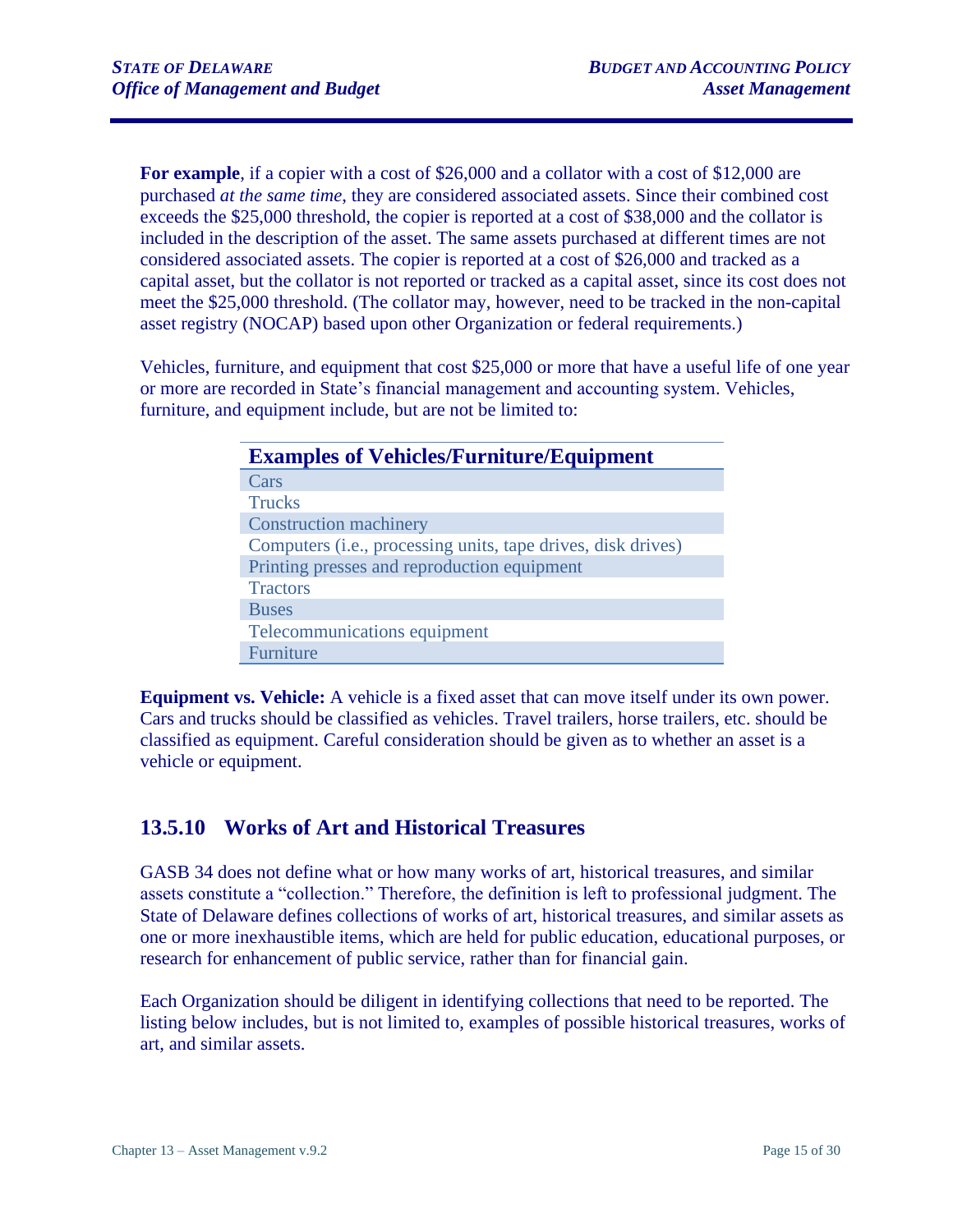- Paintings, photography, maps, manuscripts, libraries, musical instruments, recordings, film, furnishings, artifacts, tools, weapons, and other memorabilia located at various State museums and office buildings.
- Monuments and statues on display at various sites around the State.

For clarification purposes, the following definitions are used regarding collections of works of art and historical treasures:

- *Exhaustible collections or items* are items whose useful lives are diminished by display or educational or research applications.
- *Inexhaustible collections or items* are items where the economic benefit or service potential is used up so slowly the estimated useful life is extraordinarily long. Because of its cultural, aesthetic, or historical value, the holder of the asset applies efforts to protect and preserve the asset in a manner greater than that for similar assets without such cultural, aesthetic, or historical value.

GASB 34 states that capitalized exhaustible collections should be depreciated over their estimated useful lives. Inexhaustible collections do not require depreciation.

GASB 34 states that governments should capitalize works of art, historical treasures, and similar assets at their historical cost or fair value at the date of donation (estimated if necessary), if they are held as a collection. However, GASB 34 provides an option for governments to not capitalize works of art and historical collections (and later additions to those collections) if **all** of the following conditions are met. The collections are:

- Held for public exhibition, education, or researching furtherance of public service, rather than financial gain;
- Protected, cared for, and preserved; and
- **Example 1** Subject to an Organization policy that requires the proceeds from sales of collection items to be used to acquire other items for collections.

This exemption does not apply to collections already capitalized as of June 30, 1999, even if they meet the above conditions for exemption from capitalization. These collections will continue to be capitalized, along with all future additions to the collection.

The State of Delaware has elected not to capitalize collections placed in service starting in fiscal year 2010 to expedite the completion of the State's ACFR each year. By not capitalizing collections, the State also has reduced the amount of time and effort required by State Organizations to maintain this information in the State's financial management and accounting systems AM module.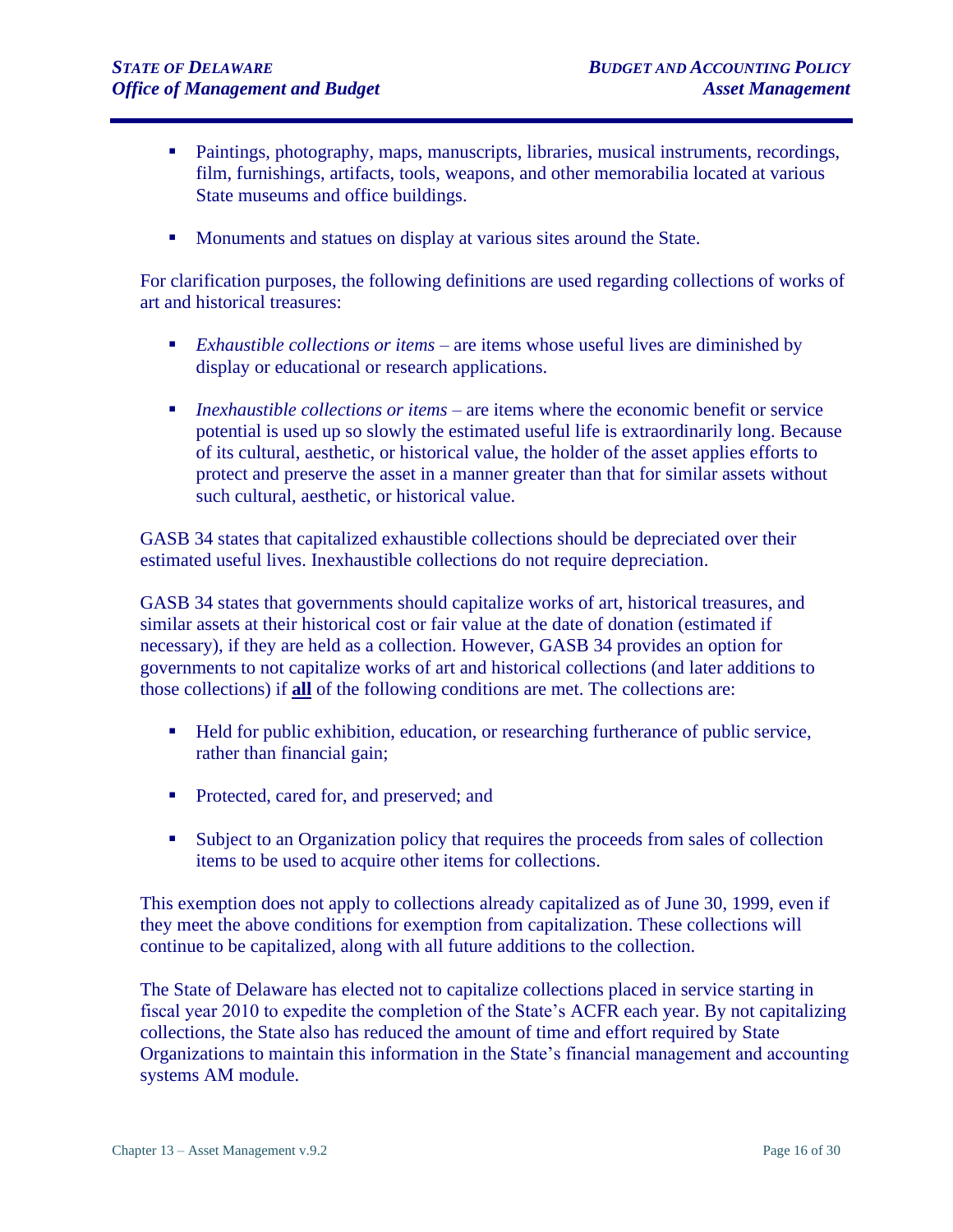In order for the State to be exempt from the capitalization requirements in GASB 34 for works of art, historical treasures, and similar assets, all Organizations holding such assets must have in place a policy concerning those assets. These policies should include language stating that all collection items donated to the Organization or purchased with State funds are:

- Held for public exhibition, education, or researching furtherance of public service, rather than financial gain;
- Protected, cared for, and preserved; and
- Subject to an Organization policy that requires the proceeds from sales of collection items to be used to acquire other items for collections.

## <span id="page-16-0"></span>**13.6 Property Inventory**

The State requires Organizations to conduct a physical property inventory each year. Inventory results are reconciled to the State's property records, and any required adjustments to property records, as a result of the inventory, must be completed by the last working day of May.

State Organizations are required to maintain documentation to illustrate the physical inventory was performed. Organizations are required to submit a certification verifying that such inventory has been conducted to the Director of Accounting no later than the last working day of May of each year.

For property liability purposes, all building acquisitions, new occupancies, improvements, renovations, additions, and demolitions to State-owned property must be reported by Organizations to OMB's Insurance Coverage Office on a Property Inspection Form. The form can be found at [http://inscov.delaware.gov/forms.](http://inscov.delaware.gov/forms) The Organization responsible for the asset is responsible for completing and submitting the form to OMB when the asset is placed in or out of service. Coverage of buildings with damage claims may be denied if the Property Inspection Form, documenting the value and details of the property, has not been submitted to the Insurance Coverage Office.

## <span id="page-16-1"></span>**13.7 Depreciation**

All capitalized assets are depreciated using the straight-line method of depreciation, except those assets that are considered inexhaustible such as land, works of art, historical treasures, and similar assets. Depreciation is calculated monthly in the State's financial management and accounting systems AM module, based on the date the asset was available for use or placed in service.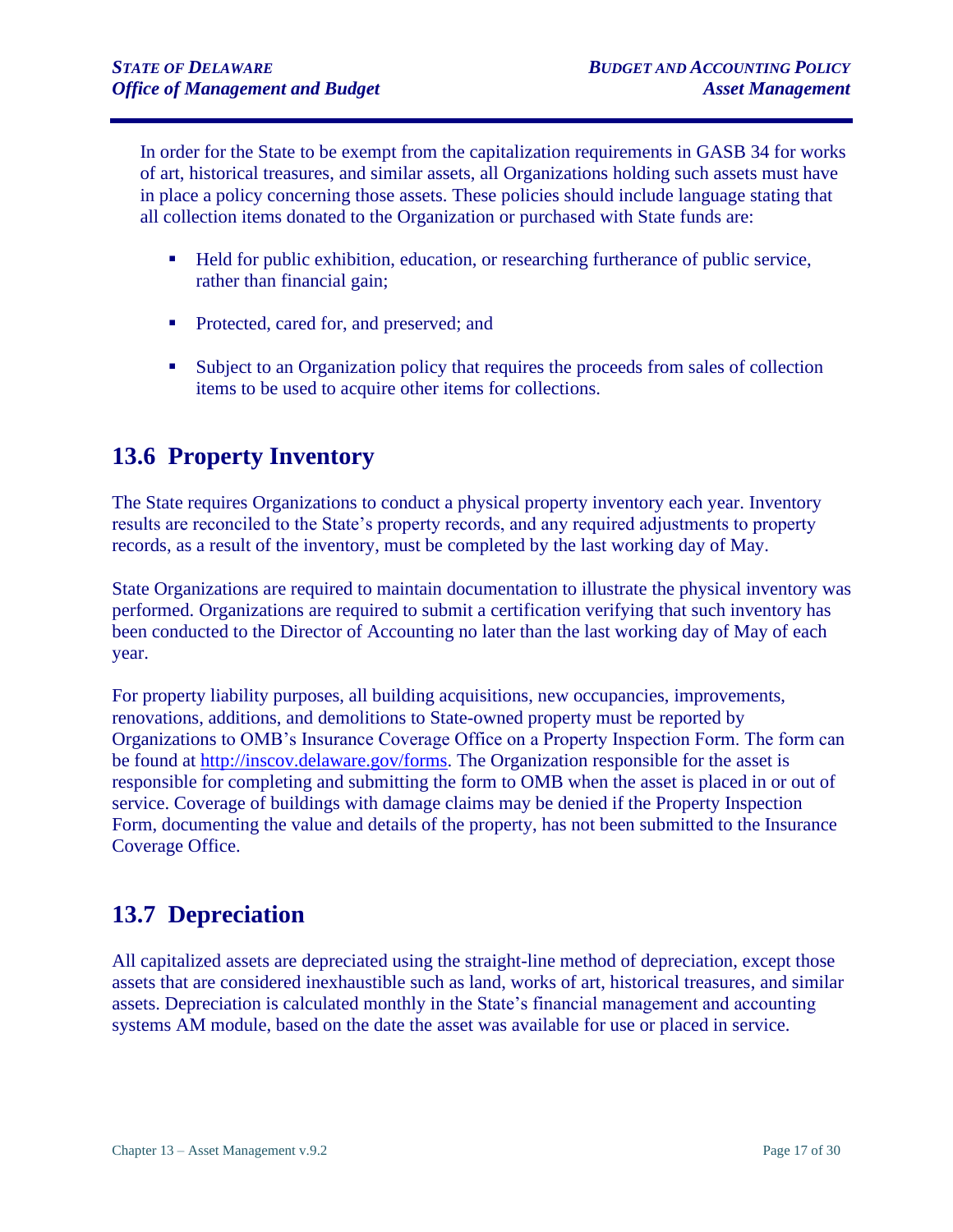Historically, the State uses its capital assets well beyond their useful lives, and little value, if any, remains when an asset is retired. No residual or salvage value is used in the depreciation calculations.

Depreciation is expensed on a monthly basis. When a capital asset is deemed lost, obsolete, sold, stolen, or otherwise disposed, all accumulated depreciation is expensed and the capital asset is retired from the active capital asset listing.

The estimated useful lives of capitalized assets are as follows:

| <b>State Capital Asset Schedule of Useful Life</b> |                    |  |
|----------------------------------------------------|--------------------|--|
| <b>Asset Classification</b>                        | <b>Useful Life</b> |  |
| <b>Buildings and Building Improvements</b>         | 40 years           |  |
| <b>Vehicles</b>                                    | 7 years            |  |
| Furniture/Equipment                                | 10 years           |  |
| <b>Land Improvements</b>                           | 20 years           |  |
| Software                                           | 5 years            |  |
| <b>Leasehold Improvements</b>                      | $\ast$             |  |

\* For leasehold improvements, the useful life is the estimated service life of the leasehold improvements, or the remaining term of the lease, whichever is shorter.

| <b>Medicare Capital Asset Schedule of Useful Life **</b> |                    |  |
|----------------------------------------------------------|--------------------|--|
| <b>Asset Classification</b>                              | <b>Useful Life</b> |  |
| <b>Buildings</b>                                         | 10 to 40 years     |  |
| <b>Building Improvements</b>                             | 5 to 40 years      |  |
| <b>Vehicles</b>                                          | 4 to 20 years      |  |
| Furniture/Equipment                                      | 4 to 20 years      |  |
| <b>Land Improvements</b>                                 | 18 to 40 years     |  |

\*\* State hospitals within the Department of Health and Social Services and the Veteran's Home within the Department of State are exempt from usage of the State Capital Asset Schedule of Useful Life. A longer or shorter life assignment may be used by the State hospitals for the purpose of Medicare reimbursement, with the approval of the Medicare fiscal intermediary. Such schedule of useful life is required to be documented and maintained as part of each institution's written property inventory policies.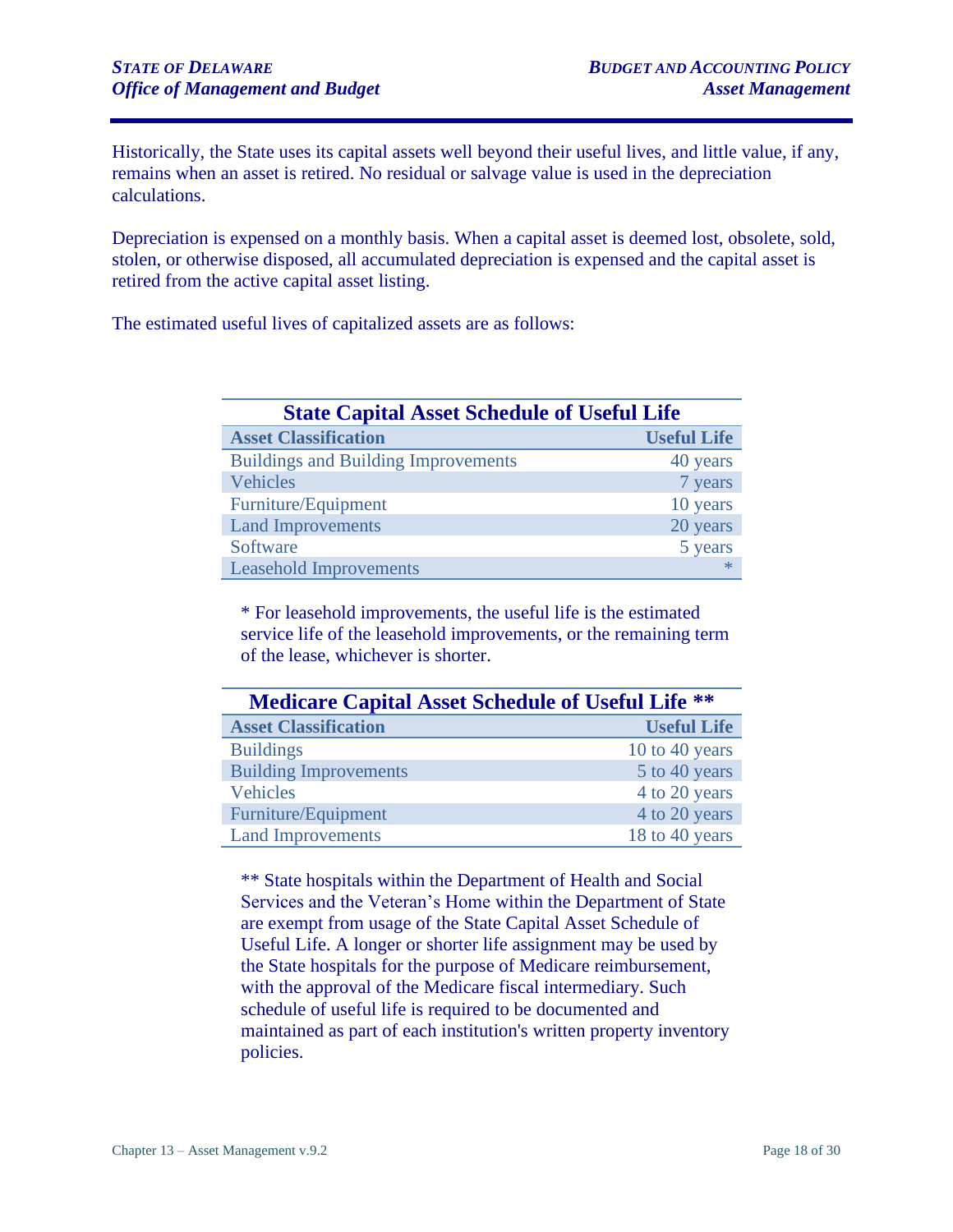| <b>DelDOT Capital Asset Schedule of Useful Life</b> |                    |
|-----------------------------------------------------|--------------------|
| <b>Asset Classification</b>                         | <b>Useful Life</b> |
| <b>Buildings</b>                                    | 40 years           |
| <b>Building Improvements</b>                        | 15 years           |
| Equipment                                           | 5 to 40 years      |
| <b>Land Improvements</b>                            | 20 years           |
| Software                                            | 5 years            |
| Infrastructure                                      | $***$              |

\*\*\* Refer to section 13.5.3 for depreciation information related to Infrastructure.

## <span id="page-18-0"></span>**13.8 Asset Transactions**

## <span id="page-18-1"></span>**13.8.1 Acquiring a Capital Asset**

Purchase orders are required for all assets costing \$10,000 or more, including assets purchased with the PCard. It is recommended that Organizations use the State's financial management and accounting system's Receiver functionality to record asset information. Organizations should contact DOA for assistance or questions.

- 1. Capital assets must be recorded at the acquisition cost, which includes the cost on the vendor's invoice (plus the value of any trade-in), sales tax, initial installation costs (excluding in-house labor), modifications, attachments, accessories, and any apparatus necessary to make the asset usable and render it into service. Acquisition costs also include freight and transportation charges, site preparation costs, and professional fees.
	- a. Trade-in allowances do not reduce an asset's cost base. When acquiring an asset with a trade in of an older asset, the capitalized cost is the amount paid to the vendor and the net book value of the asset traded in.
	- b. **The desired method of asset valuation is actual (historical) cost.** Documentation may be in the form of original invoices, purchase orders, check copies, contracts, and/or minutes, etc. If an Organization is unable to establish actual cost after a reasonable amount of effort, estimated cost data may be used. Methods available for ascertaining estimated costs include: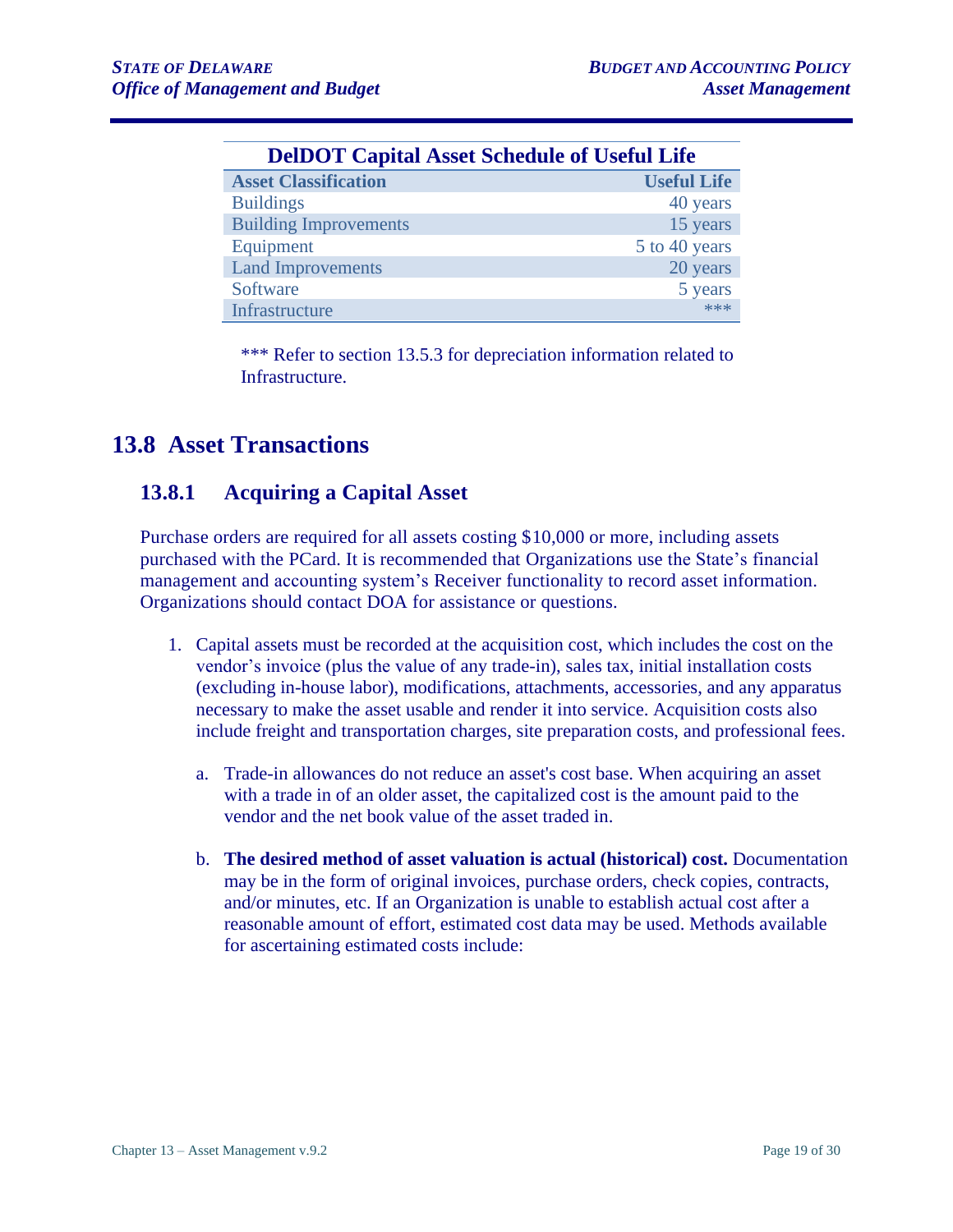#### **Methods to Ascertain Estimated Costs**

Engineering studies Catalog prices Vendor price lists Internal appraisal via the Purchasing Department External appraisal Matching to previously purchased items

- c. Capital assets purchased in quantities of two or more are capitalized only after determining the unit cost of each individual asset. Only individual capital assets (quantities of one) are recorded. **Group purchases of assets are not recorded in the aggregate.**
- 2. Donated or confiscated capital assets are reported at the estimated fair value of the asset at the time of acquisition, plus any ancillary charges. *Donations* are defined as voluntary contributions of resources to a governmental entity by a non-governmental entity. The donated items must have a valuation by a professional to support the fair market value. The cost of the valuation is included in the value of the asset, when the asset is entered into the system.
- 3. Organizations must include a Vehicle Identification Number, tag number, model number and the manufacturer's name in the asset record in State's financial management and accounting system for all vehicle purchases.

### <span id="page-19-0"></span>**13.8.2 Retiring and Disposing of Capital Assets**

All equipment, supplies, and materiel, including vehicles, purchased in whole or in part with State appropriated funds are considered assets of the State and not of the State Organization which holds or uses the materiel. When assets held or used by a State Organization are determined to be in excess of the Organization's needs, the Organization is responsible for notifying the Office of management and Budget (OMB)/Government Support Services (GSS) for appropriate reallocation or disposal.

#### **29 Del. C. § 7002(a)**

State Organizations receiving property from another State Organization must record the carrying value of the property, with any accumulated depreciation recognized from the original date the property was placed into State service. Any fees or other monetary consideration between State Organizations for the transfer of State-owned property is not capitalized.

When disposing of assets, Organizations must submit a Delaware Surplus Services Excess Property Declaration form to OMB/GSS. After all forms are reviewed and approved by GSS, Organizations may submit the capital asset for disposal by using the disposal worksheet within the State's financial management and accounting systems AM module. The disposal worksheet should not be submitted until the Organization receives notification from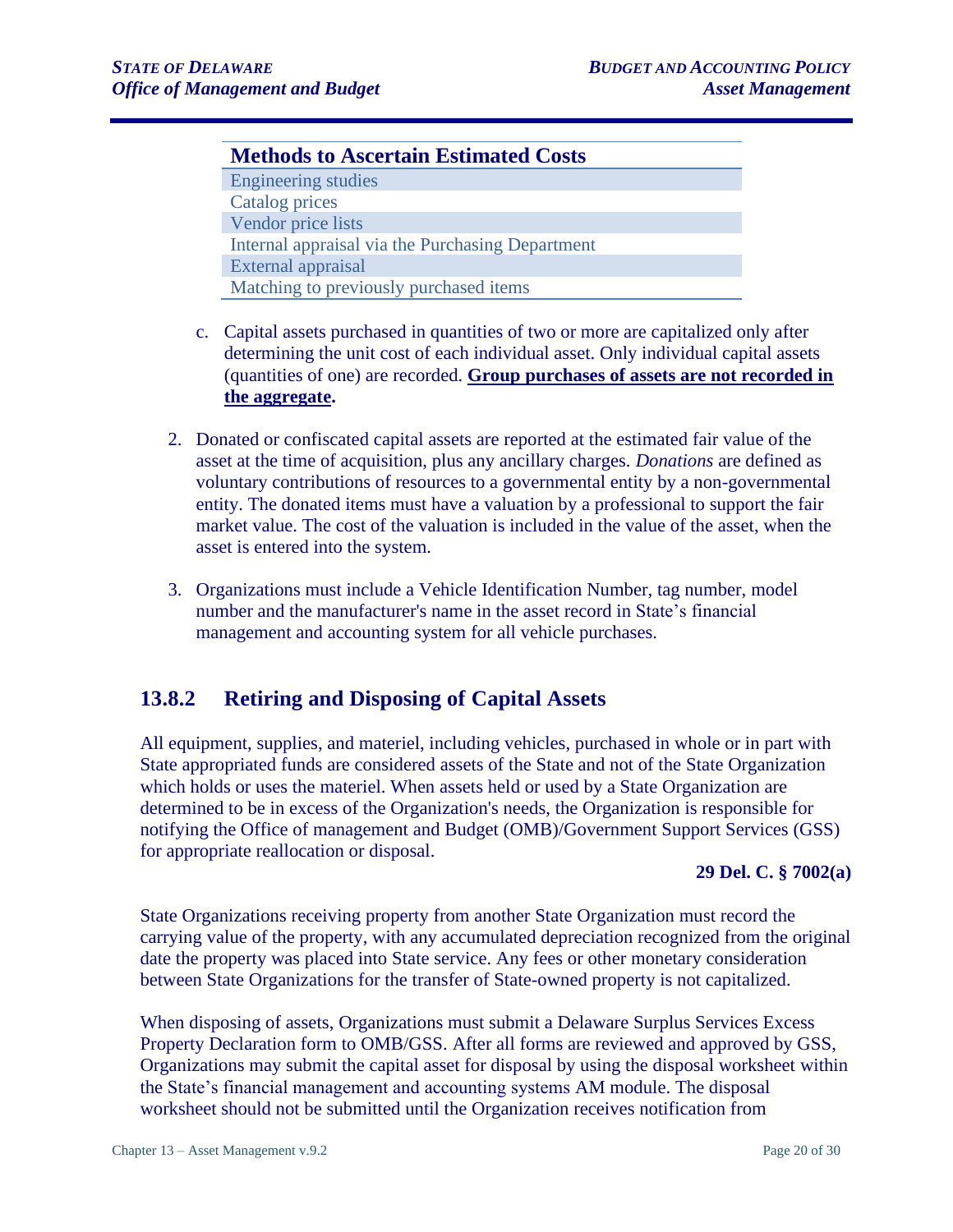OMB/GSS that the item may be disposed of as per State policy (item has been sold at auction or sold to scrap, and all proceeds/removal costs have been deposited.)

The disposal worksheet will not be approved and processed by DOA until all information is received from OMB/GSS. After all forms are processed by OMB/GSS, DOA personnel will process the system transactions required to dispose or retire the asset(s) listed in the capital asset listing. The disposal of non-capital assets is the responsibility of the Organizations. Organizations are responsible for maintaining documentation to support the retirement or disposal of an asset of any value.

#### <span id="page-20-0"></span>**13.8.3 Sale of State-Owned Materials and Trade-Ins**

All equipment, supplies, vehicles, and materials purchased in whole or in part with Stateappropriated funds are assets of the State and not of the individual Organization. When equipment, supplies, vehicles, or materials are determined by an Organization to be in excess of its needs, the Organization should report the excess to OMB's GSS for reallocation to another Organization or for disposal, using GSS's Excess Property Declaration Form.

The Delaware Surplus Services team within OMB's GSS is responsible for all federal and State surplus property programs for the State of Delaware. This program is responsible for declaring excess property, transferring excess property to another Organization or fire company, removing excess property, and disposing of excess property.

In the event an Organization decides to replace material in-kind (not excess material), the Organization may "trade-in" such material on similar material (with the exception of vehicles), or it may sell the material and credit the receipt in accordance with **29 Del. C. §6102(c) (29 Del. C. §7002(e)).** Use the following guidelines to properly record the financial transactions associated with the trade-in:

- If the purchase precedes the sale, and the sale occurs in the same fiscal year as the purchase, the proceeds of the sale are not shown as revenue. The receipt should be recorded as a decrease in expenditures charged against the appropriation.
- If the sale precedes the purchase, and the sale occurs in the same fiscal year as the purchase, the proceeds must be coded as revenue to either the General Fund, or to the spending line of the Appropriated Special Fund.
	- Cash Receipts (CRs) should clearly indicate the receipt is intended as a reimbursement of a pending purchase.
	- When the purchase of the replacement material is made, the revenue may be recoded as an expenditure reduction.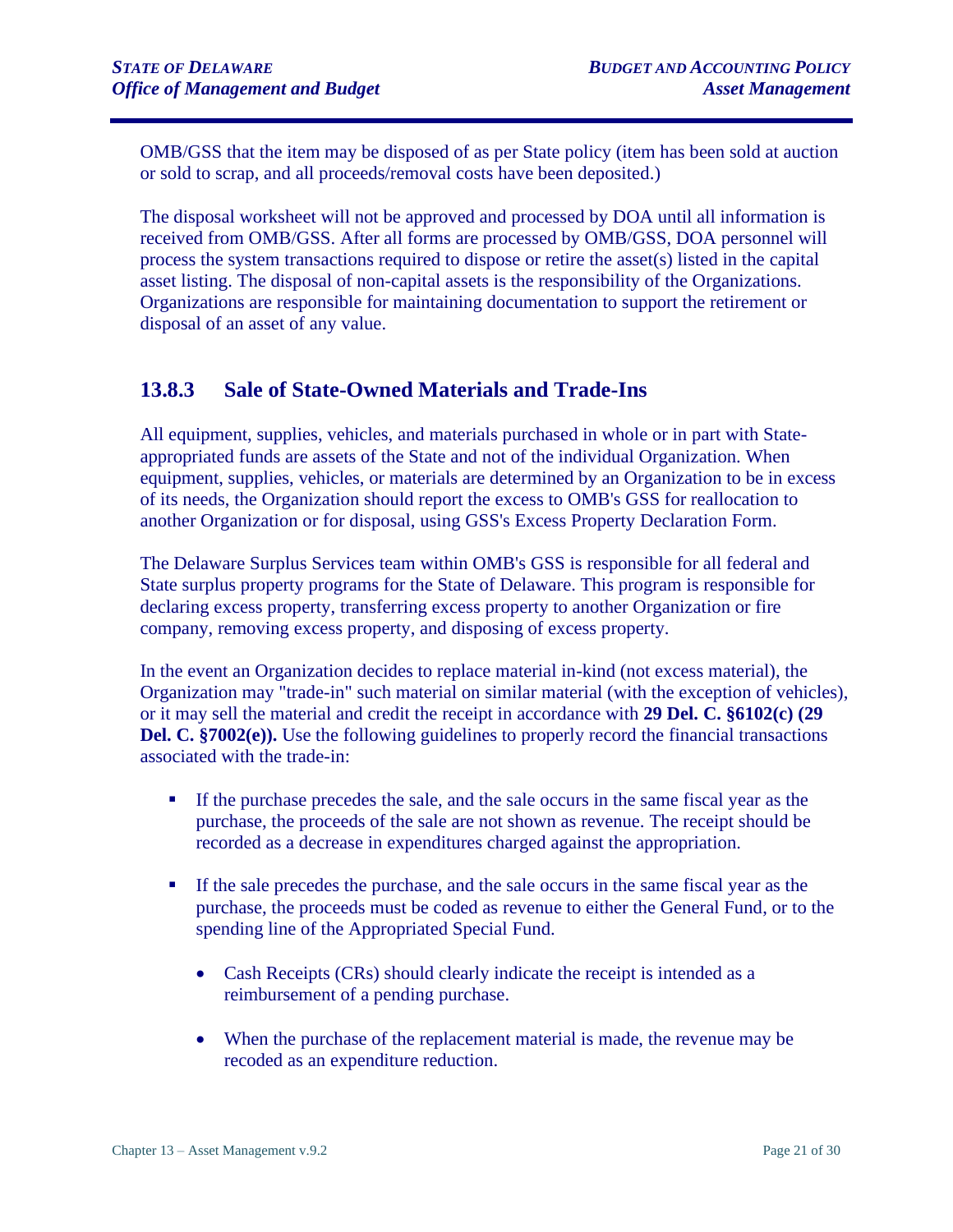• Other Non-Appropriated Special Funds (NSF) may show the sale proceeds as revenue since these funds do not need legislative action to increase their appropriations.

#### **NOTE: No reimbursement is allowed on a purchase made in a previous fiscal year. The receipt is treated as a revenue item.**

Collections from the sale of vehicles and vehicle parts are credited to OMB's Office of Fleet Services, unless a non-General Fund authorization exists, requiring the proceeds of the disposal to be returned to the original source of funds **(29 Del. C. §6308A(m)(5)).**

DOF is responsible for the determination of the applicability and equity of in-kind replacements. Examples of an acceptable in-kind exchange are the replacement of a manual typewriter for an electric typewriter, or an adding machine for a calculator. An example of a non-acceptable in-kind exchange is the replacement of a typewriter with a calculator, mimeograph, photocopier, tape recorder, or dictating equipment.

Whether equipment, supplies, vehicles, or materials are "traded-in" or sold, an Equipment Reimbursement Form (AM001) must be filed with and approved by DOF, on or before the date of the purchase or the sale, whichever is earlier. A copy of the form can be found at [http://extranet.fsf.state.de.us/forms.shtml.](http://extranet.fsf.state.de.us/forms.shtml)

Upon written request by the Organization, OMB's GSS may sell or transfer such material within the State at a mutually agreed value **(29 Del. C. §7002 (a), (e)).** If material sold has a value in excess of \$100, it will be sold by public auction or competitive bids, unless GSS sells the material to another State Organization.

## <span id="page-21-0"></span>**13.9 Impairments**

According to GASB Statement No. 42, Accounting and Financial Reporting for Impairment of Capital Assets and for Insurance Recoveries, *asset impairment* is defined as a significant, unexpected decline in the service utility of an asset. The term *significant* refers to the magnitude of the impairment when compared to the service utility of the asset. An *unexpected decline* refers to a decline in the net book value of an asset that exceeds the amount expected through accumulated depreciation. The *service utility* of a capital asset is the usable capacity at the acquisition of the asset that was expected to be used to provide service (as distinguished from the *level of utilization*, which is the portion of the usable capacity that is currently being used).

### <span id="page-21-1"></span>**13.9.1 Determining Impairment**

The determination of whether a capital asset has been impaired is a two-step process. First, capital assets that have experienced events or changes in circumstances that could potentially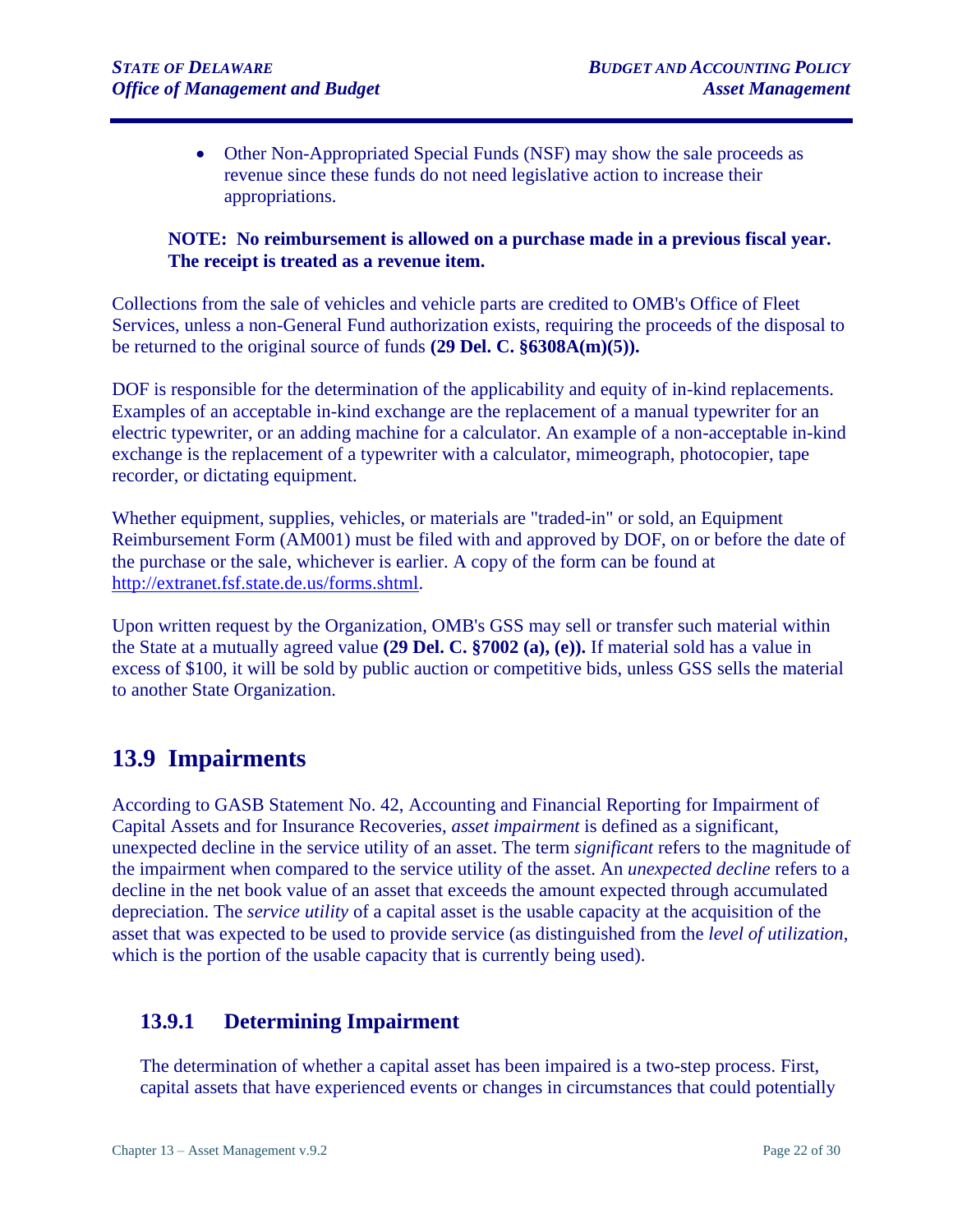indicate impairment should be identified. Then, these identified assets should be tested to determine if actual impairment has occurred.

In GASB 42, the emphasis is on events or changes in circumstances that are prominent and known to the government. In other words, State Organizations are not required to perform additional procedures to identify impairment beyond those already performed as part of normal operations.

The five most common indicators of potential impairment include:

- 1. Physical damage, such as a building damaged by fire or flood, which requires significant costs to restore the asset's service utility.
- 2. Changes in laws or regulations that limit or curtail the use of a capital asset, such as a water treatment plant that does not meet, and cannot be modified to meet, new standards.
- 3. Technological development or evidence of obsolescence.
- 4. A change in a manner or expected duration of use of a capital asset, such as closure of a school prior to the end of its useful life.
- 5. Construction stoppage due to lack of funding.

A decrease in the use of capital assets is not, in itself, considered a separate indicator of impairment unless it is associated with one of the items listed above.

## <span id="page-22-0"></span>**13.9.2 Measuring Impairment**

The amount of impairment for capital assets that are permanently impaired and remain in service must be calculated, net of insurance recoveries, and recognized as an expense. The carrying value must also be decreased by the calculated amount of the asset's impairment.

GASB 42 discusses several methodologies for calculating the amount of a capital asset's impairment. The following are the methods for measuring impairment:

- **Restoration Cost Approach** Under this approach, the amount of impairment is derived from estimated costs to restore the utility of the capital asset. The estimated restoration cost can be converted to historical cost either by restating the estimated cost using an appropriate cost index or by applying a ratio of estimated restoration cost over estimated replacement cost to the carrying value of the capital asset.
- **Exervice Units Approach** This approach isolates the historical cost of the service utility of the capital asset that cannot be used due to the impairment event or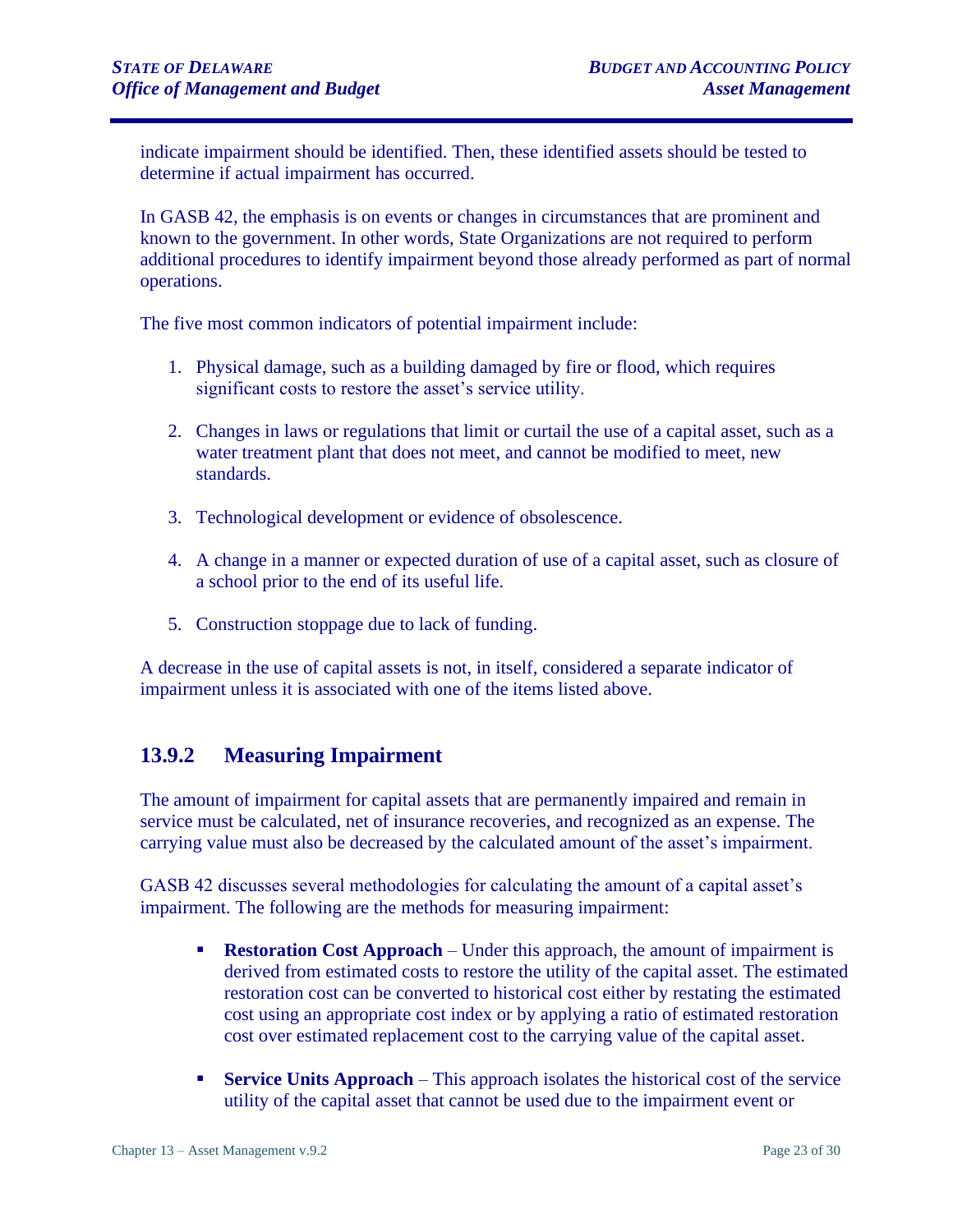circumstance. The amount of impairment is determined by evaluating the service provided by the capital asset before and after the event or change in circumstance.

**• Deflated Depreciated Replacement Cost Approach** – This approach replicates the historical cost of the service produced. A current cost for a capital asset to replace the current level of service is estimated. This estimated current cost is depreciated to reflect the fact that the capital asset is not new, and then is deflated to convert it to historical cost dollars.

The relationships between the types of impairment and the methodology used to calculate the impairments are outlined below:

|                                           | <b>Method Used to Calculate the</b>           |
|-------------------------------------------|-----------------------------------------------|
| <b>Type of Impairment</b>                 | <b>Amount of the Impairment</b>               |
| <b>Physical Damage</b>                    | <b>Restoration Cost Approach</b>              |
| Changes in legal or environmental factors | <b>Service Units Approach</b>                 |
| <b>Technological change</b>               | <b>Service Units Approach</b>                 |
| Change in manner or duration of use       | Service Units Approach or Deflated            |
|                                           | <b>Depreciation Replacement Cost Approach</b> |

### <span id="page-23-0"></span>**13.9.3 Accounting for Impairments**

Assets that are impaired and taken out of service permanently should be carried at the lower of carrying value or fair value, with no further annual depreciation expense. Capital assets impaired from construction stoppage should also be reported at the lower of carrying value or fair value.

State Organizations should assess their capital assets at least annually to determine if they have any impaired capital assets with material carrying values. DOA must be notified if any assets have been determined to be impaired by the common indicators above. DOA will make the determination as to which method will be used to calculate and report the asset values in the State's ACFR.

Organizations should contact DOA for assistance in identifying and managing impaired assets.

## <span id="page-23-1"></span>**13.10 Work-In-Progress – Future Assets**

The State does not capitalize Construction-Work-In-Progress (CWIP) and Software-Work-In-Process (SWIP). The underlying future assets are tracked in the State's financial management and accounting system's AM module only when the assets are put into service.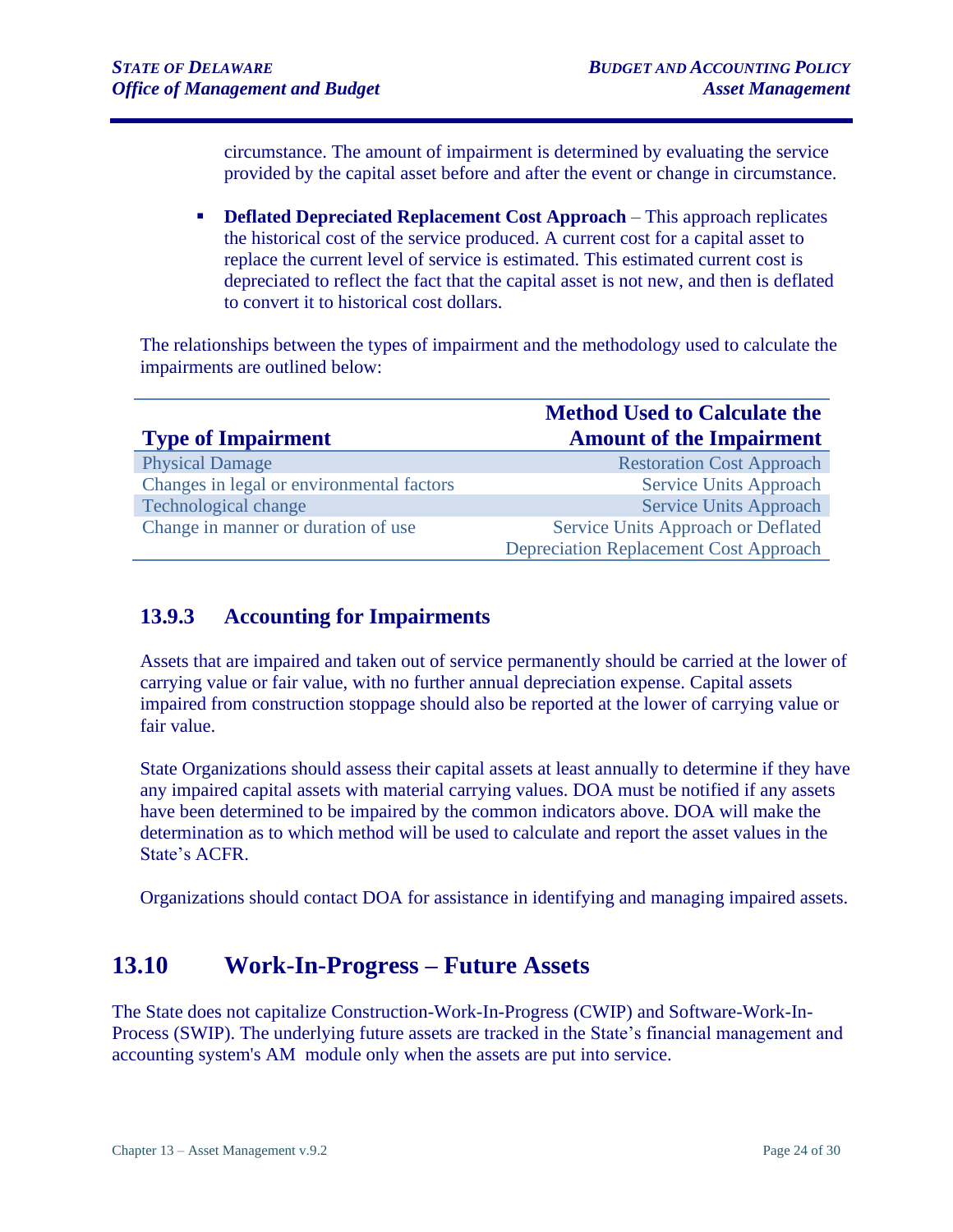State's financial management and accounting system is available for tracking the costs of all projects including projects that will not meet the capitalization thresholds. Requirements for tracking costs are as follows:

- 1. Project costs totaling \$1 million and over must use the State's financial management and accounting system's Project Costing module to record all costs associated with the project (**Chapter 4 – Budgeting, Section 4.8 Project Costing**);
- 2. Repair or upgrade projects totaling \$1 million and over which increase the utility of the underlying asset or extend the asset's estimated useful life are considered Minor Capital Improvement Projects or Major Capital Improvements for budgeting purposes. These projects must use Project Costing;
- 3. Project costs totaling \$100,000 up to \$1 million must use the State's financial management and accounting system's program codes (major or minor) to record all costs associated with the project or can use Project Costing;
- 4. Project costs under \$100,000 can be coded in the regular manner of expenses but can use program codes or Project Costing.

## <span id="page-24-0"></span>**13.10.1 Construction-Work-In Progress (CWIP)**

Paid contract labor, material, and overhead costs of a construction project must be tracked in accordance with the requirements previously noted. Cumulative expenditures to all vendors involved in the project are tracked and documented if the expenditures meet the criteria for construction items.

Expenditures should be recorded to the following accounts:

- 55007 Construction/Building Services for architectural, engineering, legal and other professional service costs
- 58100 Land Improvement for construction costs that will meet the capitalization criteria as a land improvement
- 58200 Buildings for construction costs for projects that will be capitalized as a new building
- 58300 Building Improvements for construction costs for projects that will be capitalized as an improvement or addition to an existing capitalized building

When the project is completed, construction costs are aggregated as acquisition costs for the asset(s), and allocated to one or more of the major asset classes, such as buildings and/or land improvements.

Documentation to support Construction-Work-In-Progress must be maintained throughout the project in order to properly value the asset when construction is completed. Construction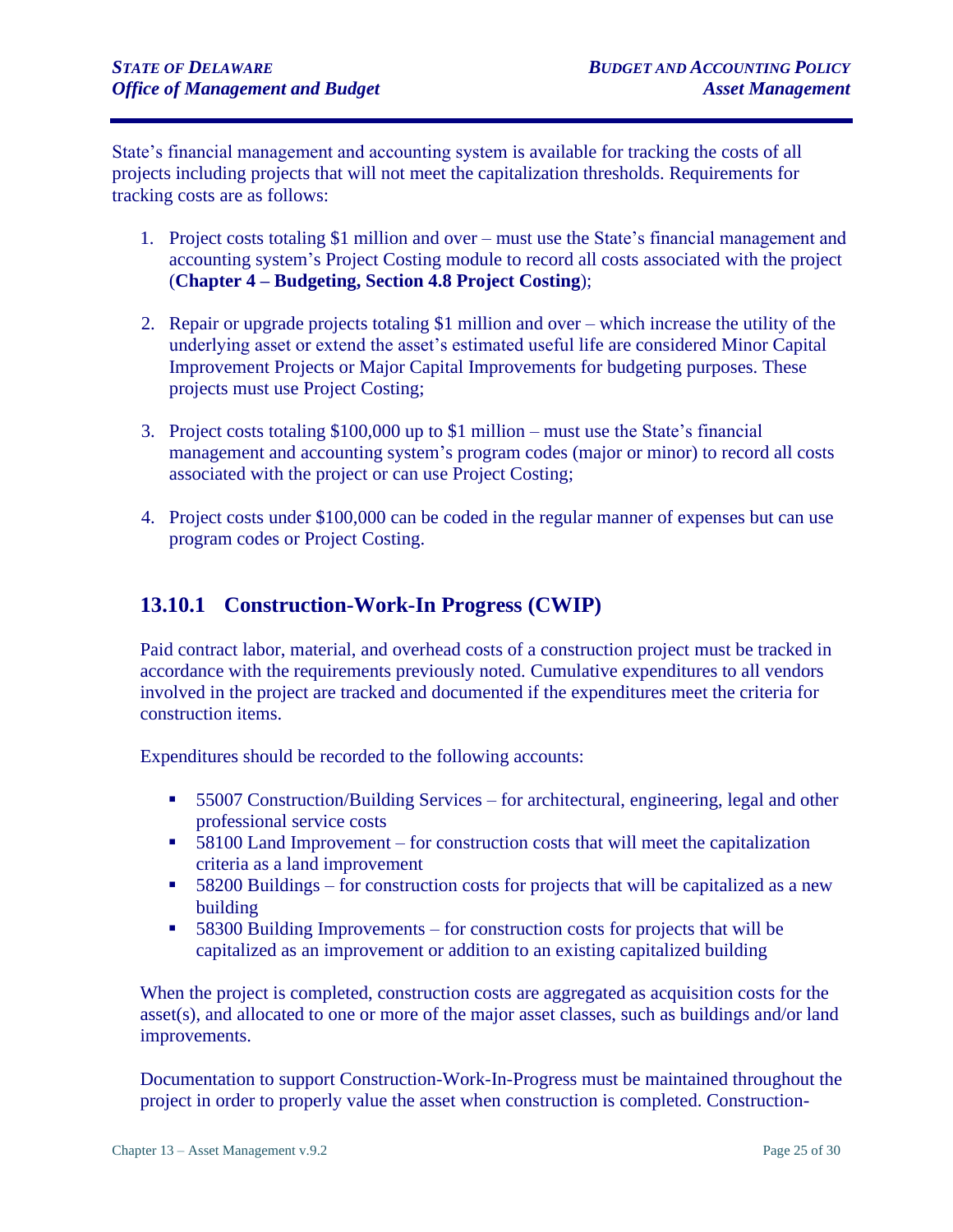Work-In-Progress information is usually maintained by OMB. However, any Organization that has responsibility for construction projects must follow the proper record management procedures. For a complete listing of documents to be maintained for CWIP, Organizations should refer to **Section 13.10.2 External Construction Program Filing System**.

At the close of the fiscal year, Organizations and OMB are responsible for reporting Construction-Work-In-Progress balances to DOA for inclusion in the State's financial statements. Organizations should provide all Construction-Work-In-Progress information for Organization-proprietary projects to DOA in the Organization's annual GAAP package.

Each local school district and Delaware Technical and Community College is responsible for the tracking and reporting of any educational Construction-Work-In-Progress projects, including additions, improvements, and renovations to existing buildings. The school's or college's Business Manager will report Construction-Work-In-Progress balances in the State's annual GAAP Package for inclusion in the State's financial statements. All documentation relating to the school's construction projects will be maintained at each school for audit purposes, until completion of a successful audit.

Completed construction projects are entered into the State's financial management and accounting systems AM module by DOA. The Organization responsible for the construction project must notify DOA that construction is complete and that the asset is ready to be placed into service. The asset must be added to the State's Capital asset listing in the same fiscal year that the project is removed from the Construction-Work-In-Progress list.

Asset values can be changed after the original capital asset has been added to the Capital asset listing. Any unpaid bills or retainage fees paid after the asset is transferred from the CWIP list to the Capital asset listing may only be added to the recorded value of the asset by DOA personnel. Organizations should contact DOA personnel for assistance.

Projects requiring Construction-Work-In-Progress tracking must meet the following criteria:

- The Project is intended to produce a capital asset upon completion.
- The estimated total cost of the project at completion is \$100,000 or greater.
- The project must not have a final inspection, in service, or occupancy date prior to the close of the fiscal year.

A project is considered **complete** when it is ready for its intended use and the status is changed to "in service" in State's financial management and accounting system. For example, when a new building has received an occupancy certificate or the building is ready for its intended use, the Organization should remove the project from Construction-Work-In-Progress list and change the status of the project to "in service". Organizations should then notify DOA of the change in status, so the asset may be added to the State's capital asset listing.

For example, if a building is ready for occupancy in May, but the employees do not move in until the following April, the building asset should be established in the State's financial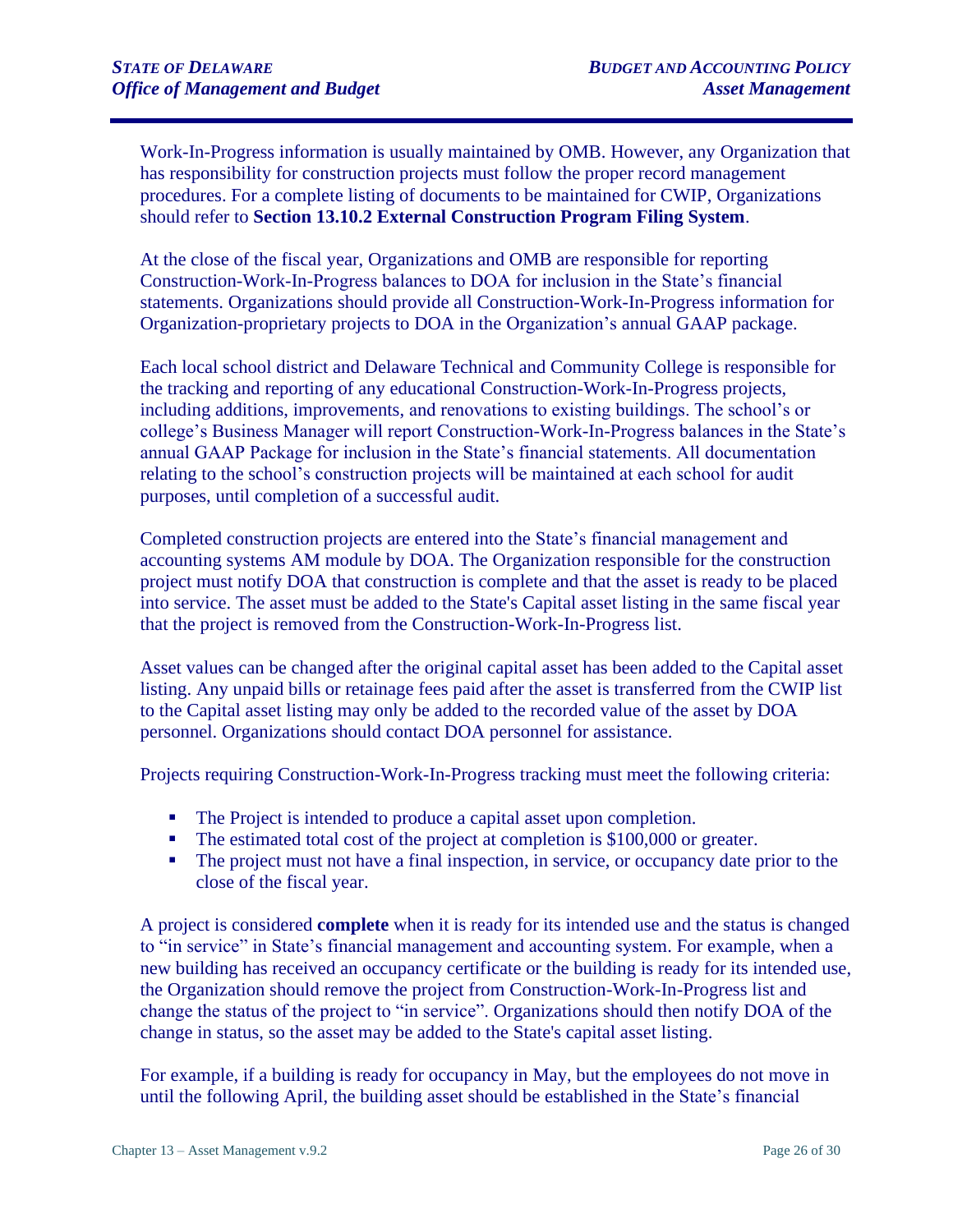management and accounting systems AM module in May. State Organizations should contact DOA for guidance if employees have questions as to whether or not a project is complete.

Costs not considered Construction-Work-In-Progress are:

| <b>Costs Not Considered Construction-Work-In-Progress</b> |  |
|-----------------------------------------------------------|--|
| <b>Audit Fees</b>                                         |  |
| <b>Non-Construction Insurance Costs</b>                   |  |
| <b>Furniture Purchases</b>                                |  |
| <b>Equipment Purchases</b>                                |  |
| <b>Unpaid Bills</b>                                       |  |
| <b>Encumbered Funds</b>                                   |  |
|                                                           |  |

#### <span id="page-26-0"></span>**13.10.2 Construction-Work-In Progress Program Filing System**

Follow the procedures to effectively manage and control the use of funds allocated to construction projects in State Organizations. Keep all paper documents pertaining to construction separate and apart from all other General or Special Fund accounts. All projects within any given year's program should have a separate, well-identified file.

Establish a centrally located Construction File, external to State's financial management and accounting system, to include, but not necessarily be limited to, the following:

- 1. Copy of authorizing legislation for construction and a copy of any supplemental legislation affecting construction programs.
- 2. Copy of major capital improvement planning budget, as approved by the Delaware Economic Development Office, the State Architect, and the General Assembly.
- 3. Construction plans and specifications for projects covered by the Architectural Accessibility Act **(29 Del. C., c73)** must be submitted to the State Architectural Accessibility Board for review and approval prior to the start of construction. Construction and renovation projects funded through the Capital Improvement Program, General Fund (GF) operational monies, or through bonds guaranteed in whole or in part by the State of Delaware fall within the purview of this Act.
- 4. Paper files and additional supporting documentation for each individual project to be retained include:
	- a. Division of Facilities Management Review and Approval;
	- b. Architectural Accessibility Board Review and Approval;
	- c. Professional Services Contract;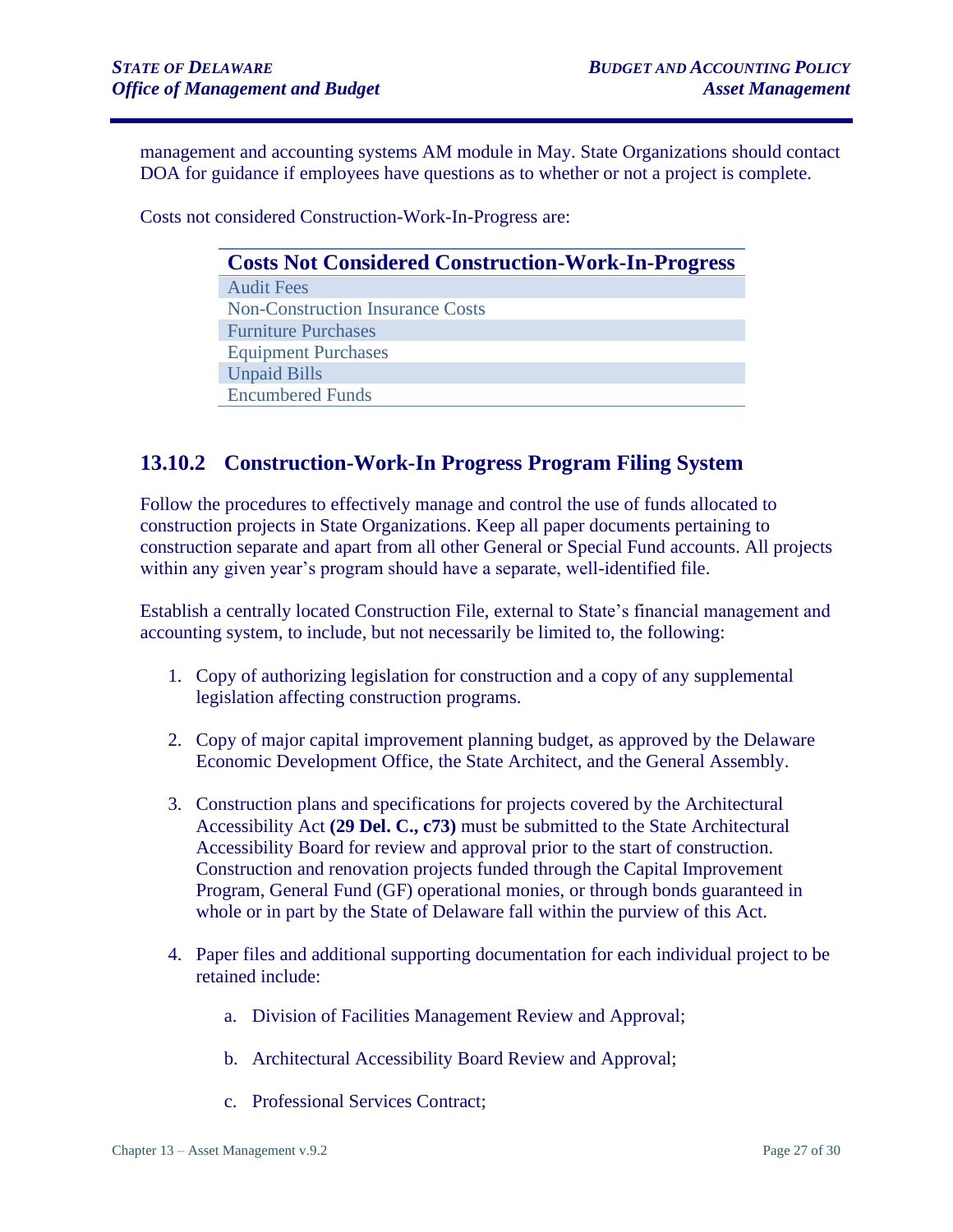- d. Legal Determinations;
- e. Construction Contract;
- f. Performance, Labor, and Material Bonds;
- g. Contractors' Insurance Certificates are current by the expiration date, if a job is still in progress at such expiration date;
- h. Purchase Orders, Payment Vouchers, and Books of Account, including any Department of Technology and Information reports, ledgers, or any other type of accounts used and any significant backup;
- i. Change Orders, including any significant backup;
- j. Job Meeting Minutes of any board, commission, committee, etc., having to do with planning, approving, or authorizing use of construction monies, if such entities exist;
- k. Correspondence Detailing Significant Project Activities;
- l. Certificate (Substantial Completion) and Permits (Building, Occupancy), including County or Regulatory Organization Signoffs;
- m. Release of Liens and Affidavit of Contractor's Payment of Indebtedness;
- n. Guarantees and Warranties;
- o. Liquidated Damage Assessment;
- p. Instructions to Bidders and Job Specifications;
- q. Bidders' Proposal;
- r. Subcontractors' Listing;
- s. Letter of Award
- t. Project-Related Shop Drawings;
- u. Code or Specification Required Certificates, Reports, Permits, or Inspections (Concrete, Geotech, Steel, etc.); and
- v. Special Reports (Engineering, Cost Analysis).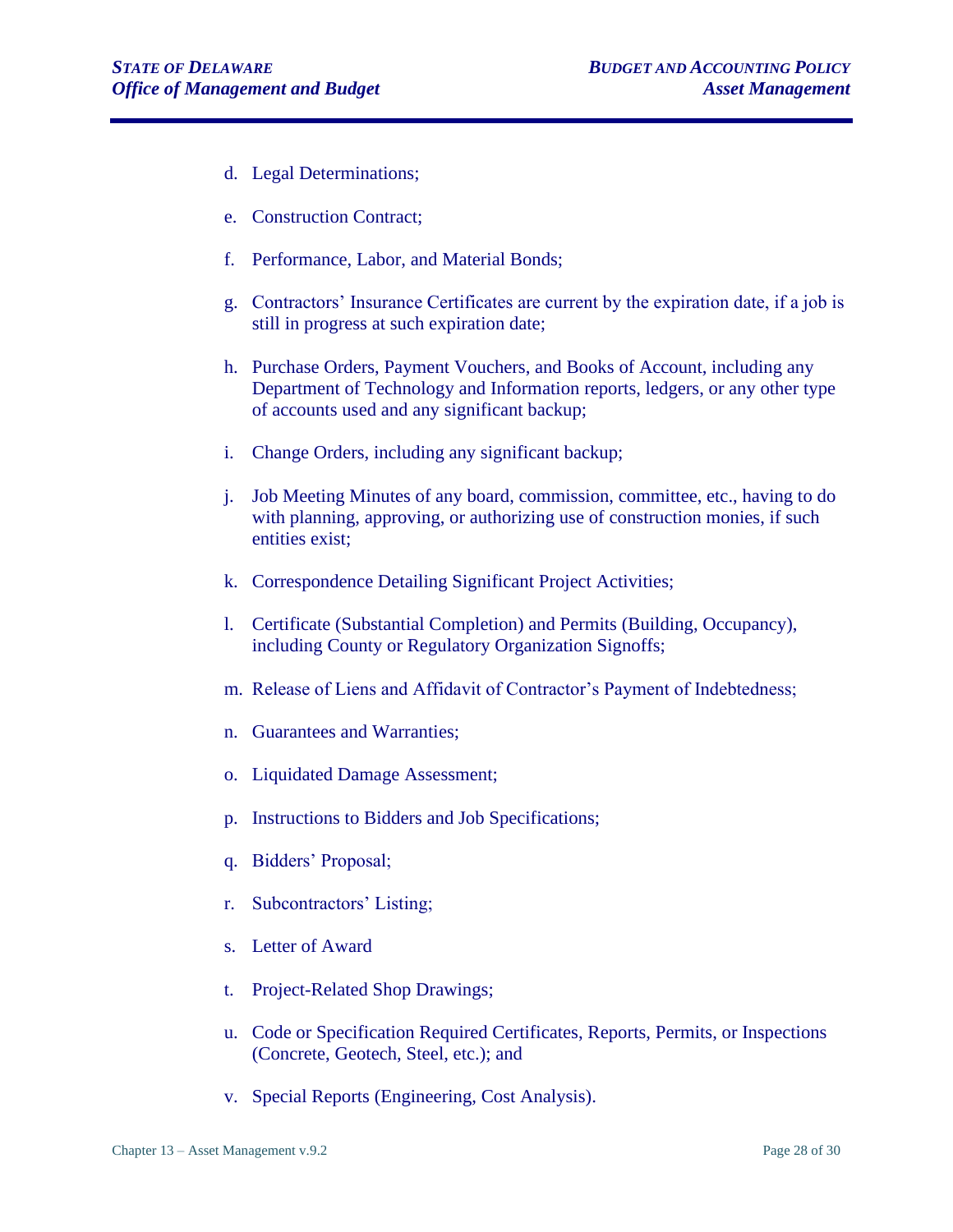### <span id="page-28-0"></span>**13.10.3 Software-Work-In-Process (SWIP)**

The standard for capitalizing the costs of software developed or obtained for internal use is the American Institute of Certified Public Accountants (AICPA) Statement of Position (SOP) 98- 1, Accounting for the Costs of Computer Software Developed or Obtained for Internal Uses. Under this standard, software projects are divided into three stages:

- **•** Preliminary Project Stage;
- Application Development Stage; and
- Post-Implementation Operation (or Production) Stage.

Software projects with an estimated value of \$1,000,000 or more are capitalized. Only costs associated with the **Application Development Stage** are capitalized. These costs include the following activities:

#### **Application Development Stage – Examples of Costs**

Design of chosen path, including software configuration and software interfaces **Coding** 

Installation of hardware

Testing, including parallel processing phase

Vendor costs for commercially purchased software

Contractors or employee costs to implement and install commercially purchased software

Contractors or employee cost to design, program, install, and implement internally developed software

Salaries and fringe benefits costs for employee time spent directly coding and testing External direct costs of material and services consumed in developing or obtaining software, such as fees paid to third parties for services and costs incurred to obtain the software from third parties

As per the noted requirements, the Project Costing module must be utilized. When a project is complete, the State Organization responsible for the project changes the status of the project in the system's Project Costing module to in-service. In-service is when the end user begins using the software. **(**Organizations should refer to **Section 13.10.** of this chapter.**)** 

Expenditures should be recorded to the following accounts:

- 55051 Consultants for all professional service costs
- 55061 Temporary Employment Service for temporary workers required throughout the development stage
- 55073 Computer Services for costs of developing the software
- 58800 Computer Equipment/Software for costs of software development or purchase of additional software products required to ensure the functionality of the developed software